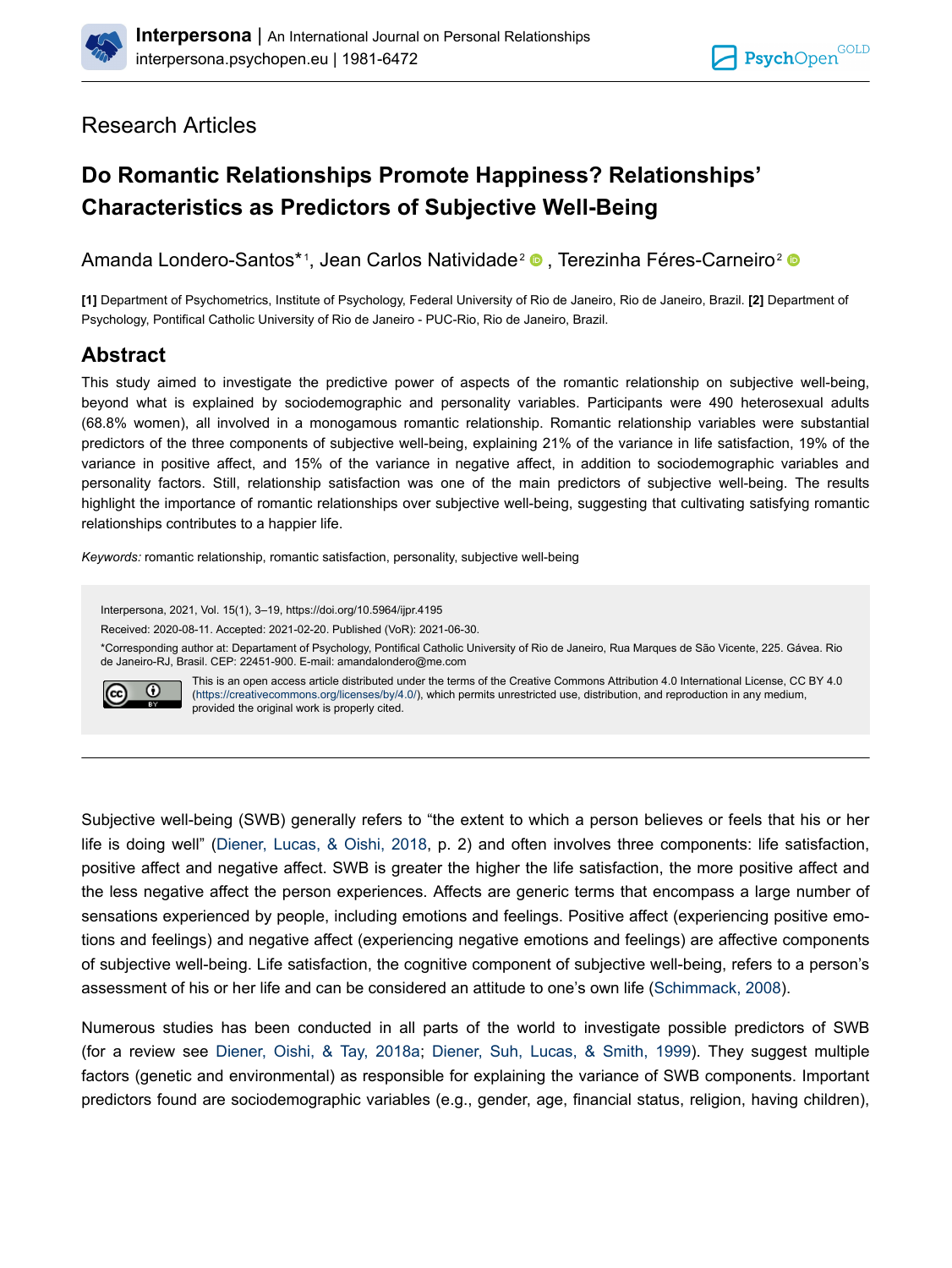personality factors (e.g., neuroticism, extroversion), and romantic relationship-related variables (for a review, see [Diener et al., 1999](#page-12-0); [Diener et al., 2018a\)](#page-12-0). Although studies point to both individual (e.g., personality) and contextual (e.g., romantic relationship-related) characteristics as predictors of SWB, it is important to analyze these variables together, assessing the importance of each in predicting the SWB.

#### **Demographic Variables and SWB**

Among the demographic variables associated with SWB, gender, age, financial status, and religion are frequently studied. However, for some of these (e.g., gender and age), the results are often divergent from one another. Even in researches with large representative population samples or in meta-analyses, findings on gender differences in SWB are inconsistent (for a review, see [Batz & Tay, 2018](#page-12-0)). Also, regarding age, contrasting findings are not uncommon (for a review, see [Lansford, 2018](#page-13-0)). Studies have found a U-shaped relationship between well-being and age, characterized by higher levels of well-being at the beginning and end of adulthood, but this form of relationship is most often reported in research in countries with high economic development. In developing countries, however, the most regularly found relationship throughout adulthood is a decreasing linear relationship (e.g., [González Gutiérrez, Jiménez, Hernández, & Puente, 2005](#page-13-0); [Steptoe,](#page-15-0) [Deaton, & Stone, 2015](#page-15-0)).

Having children is another demographic variable that seems to impact subjective well-being; however, findings are often conflicting. [Nelson-Coffey \(2018\)](#page-14-0) reports that the relationship between parenthood and subjective well-being is complex and dynamic. However, in general, longitudinal studies have found an increase in well-being after having children, followed by a decline. Still, other demographic variables (e.g., relationship status, economic status) appear to mediate the relationship between having children and SWB (e.g., [Angeles,](#page-11-0) [2010](#page-11-0); for a review, see [Nelson-Coffey, 2018\)](#page-14-0).

With respect to other demographic variables (e.g., economic resources and religiosity), the results have been more uniform. Economic resources are consistently positively associated with SWB (e.g., [Angeles, 2010](#page-11-0); [Diener, Tay, & Oishi, 2013](#page-12-0); [Stevenson & Wolfers, 2013](#page-15-0); for a review, see [Mogilner, Whillans, & Norton, 2018](#page-14-0)). The availability of economic resources seems to contribute to increasing subjective well-being as they can be employed to improve quality of life (e.g., better health care, investing in leisure time, buying objects that benefit life; see [Mogilner et al., 2018](#page-14-0)). In fact, the relationship between income and well-being is stronger in poorer countries (with worse living conditions) compared to richer countries (see [Diener, Oishi, & Tay,](#page-12-0) [2018b\)](#page-12-0). Regarding religiosity, studies have found evidence that religious people have higher levels of SWB than non-religious people (e.g., [Tay, Li, Myers, & Diener, 2014](#page-15-0); for a review, see [Kim-Prieto & Miller, 2018](#page-13-0)). Although it is not yet clear how the relationship between religiosity and SWB takes place (for a review, see [Newman & Graham, 2018\)](#page-14-0).

## **Personality Factors and SWB**

Although the relationship between demographic variables and SWB has been widely investigated, they explain only a small amount of SWB variance ([Diener et al., 1999](#page-12-0); see [Nes & Roysamb, 2015](#page-14-0)). The most consistent and important predictors of SWB seem to be personality factors (for a review, see [Diener, Lucas, & Oishi,](#page-12-0) [2018](#page-12-0); [Lucas, 2018](#page-14-0)). The association between SWB and personality factors is one of the most consistent and robust findings found in the literature. In a meta-analysis, [DeNeve and Cooper \(1998\)](#page-12-0) found that, compared to the other personality factors, neuroticism was the factor with the highest correlation, either with life satisfaction

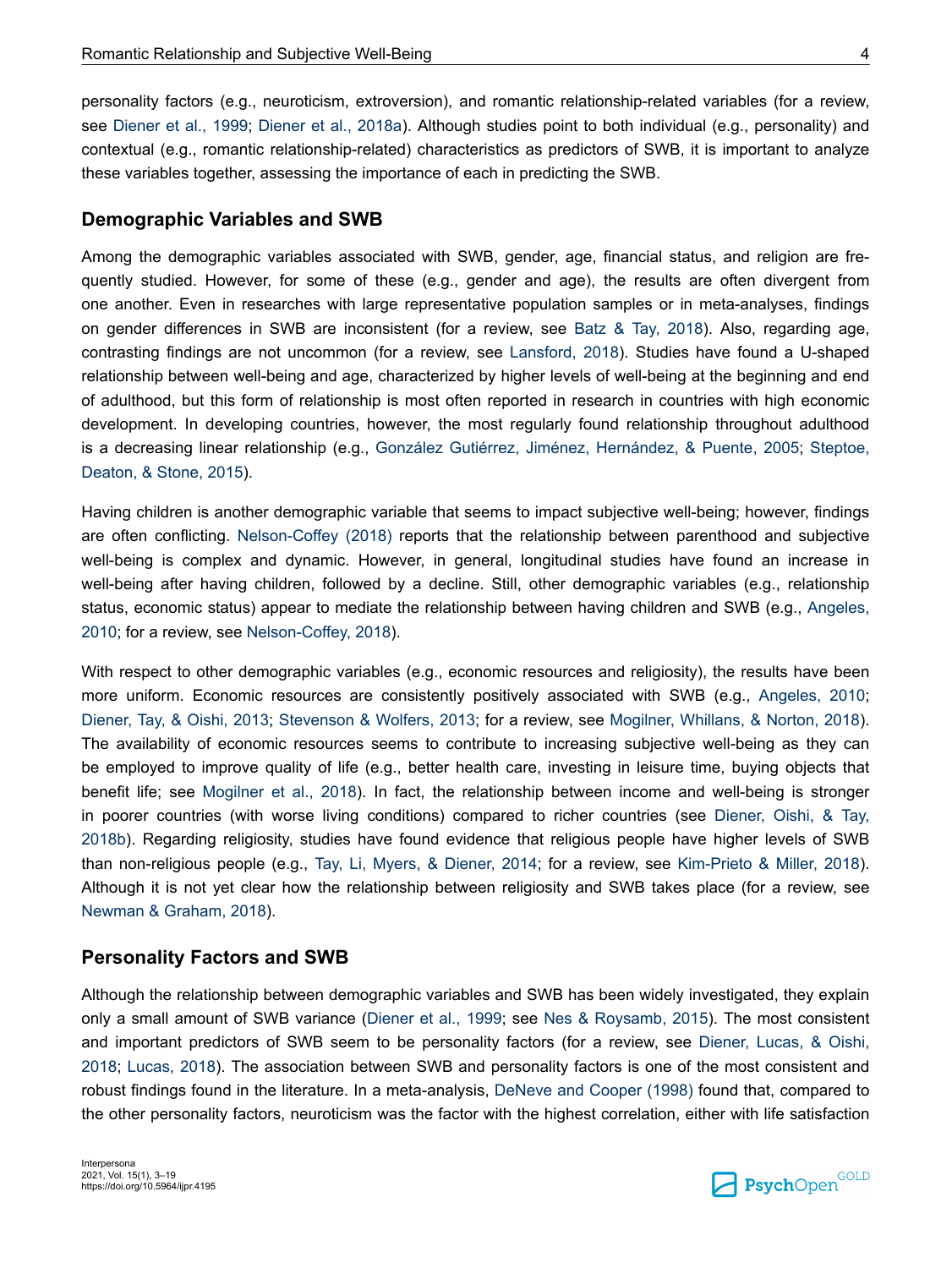(*r* = -.24) or with negative affect (*r* = -.23). Extroversion and agreeableness were the factors that showed the highest correlation with positive affect ( $r = .20$ ;  $r = .17$ , respectively; [DeNeve & Cooper, 1998\)](#page-12-0). Longitudinal studies revealed that the main predictor of the components of subjective well-being is neuroticism; however, extroversion, agreeableness, and conscientiousness were important predictors of the three components of SWB ([Soto, 2015](#page-15-0)).

### **Romantic Relationship Variables and SWB**

Romantic relationship variables have also been associated with SWB, especially relationship status. For example, studies have found that married people have higher levels of subjective well-being than other marital statuses (e.g., [Argyle, 1999](#page-12-0); [Diener, Gohm, Suh, & Oishi, 2000](#page-12-0); [Myers, 1999\)](#page-14-0). However, these findings should be carefully analyzed. Because of hedonic adaptation, life satisfaction after marriage tends to return to premarital levels [\(Stutzer & Frey, 2006;](#page-15-0) see [Diener, Lucas, & Oishi, 2018\)](#page-12-0). Still, the higher SWB levels of married people seem to stem partly from the fact that people with high levels of subjective well-being most often marry and stay in their relationships. People with low levels of subjective well-being remain single or divorce ([Lucas,](#page-13-0) [2007](#page-13-0); [Stutzer & Frey, 2006\)](#page-15-0)

Faced with the frequency of consensual unions (without marriage) in western cultures, researchers have investigated differences in well-being between people married and those in a consensual union. [Diener et al.](#page-12-0) [\(2000\)](#page-12-0) found that married people have higher levels of subjective well-being than cohabiting people. However, this association between relationship status and well-being appears to be controlled by other variables. For example, after controlling for the effect of participant selection biases (characteristics that are associated with the propensity to marry, such as parental divorce and parental financial income) and relationship satisfaction, [Perelli-Harris, Hoherz, Lappegård, and Evans \(2019\)](#page-15-0) found no differences between married people and those in consensual union (cohabitants).

The length of the romantic relationship can also be a factor that impacts subjective well-being. However, few studies investigated the impact of relationship length and SWB, and there is no consensus on the relationship between these variables. While [Ventegodt, Flensborg-Madsen, Andersen, and Merrick \(2008\)](#page-15-0) found a weak but significant association between relationship length and quality of life, [Rhoades, Kamp Dush, Atkins, Stanley,](#page-15-0) [and Markman \(2011\)](#page-15-0) reported that relationship duration was not a significant predictor of either life satisfaction or psychological distress after the couple's separation. Also, studies that examined the association between relationship length and marital satisfaction have shown a decreasing linear relationship between these variables (for a review, see [Karney, 2015\)](#page-13-0).

People who are in happy relationships report high levels of subjective well-being ([Kamp Dush & Amato, 2005](#page-13-0)). A meta-analysis showed that quality of the romantic relationship is significantly associated with well-being [\(Proulx, Helms, & Buehler, 2007](#page-15-0)). Researchers have consistently detected an association between relationship satisfaction and SWB (e.g., [Cao, Wang, & Wang, 2020](#page-12-0); [Love & Holder, 2016](#page-13-0); [Londero-Santos, Pereira Neto,](#page-13-0) [& Natividade, 2017](#page-13-0)). Besides that, a longitudinal study suggests that relationship satisfaction has a causal influence on life satisfaction (e.g., [Headey, Veenhoven, & Wearing, 1991](#page-13-0)). Other studies also highlight the increased importance of romantic relationships on people's well-being, as evidenced by the fact that in recent years there has been an increase in the association between relationship satisfaction and well-being indicators (see [Braithwaite & Holt-Lunstad, 2017](#page-12-0); [Finkel, Cheung, Emery, Carswell, & Larson, 2015](#page-12-0)).

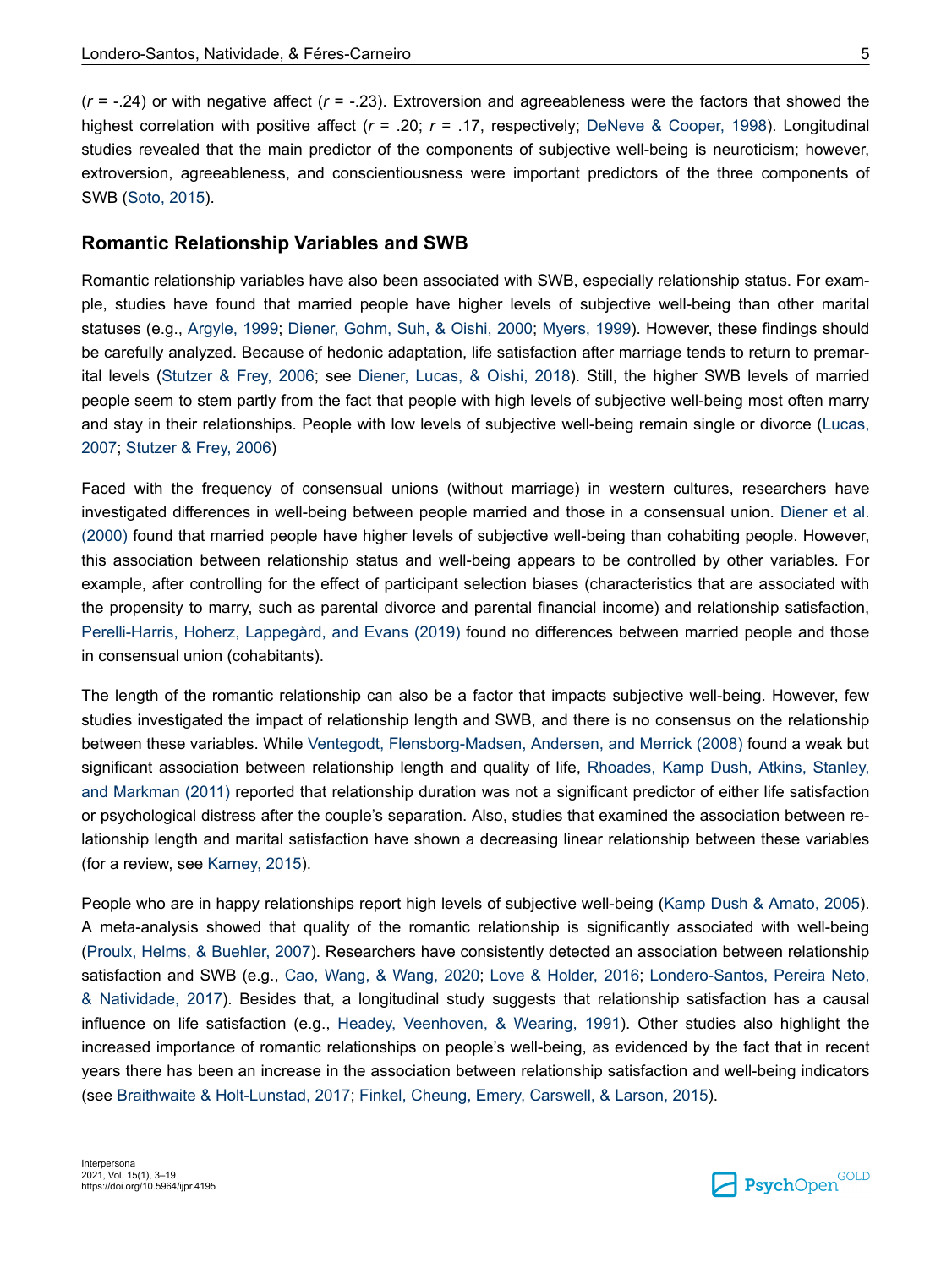A possible explanation for the observed relationships between relationship satisfaction and SWB may be given by theories using bottom-up processing models (see [Schimmack, 2008](#page-15-0)). Bottom-up processing models suggest that subjective well-being derives from a sum of pleasant and unpleasant moments and experiences. The satisfaction of goals theories, which are based on these processing models, for example, asserts that satisfaction with one's own life stems from the satisfaction of one's own needs, desires, and goals (see [Diener](#page-12-0) [et al., 1999; Diener et al., 2018b\)](#page-12-0). Good romantic relationships would therefore satisfy the basic needs, desires, and goals of individuals. [Diener, Scollon, and Lucas \(2009\)](#page-12-0) assume that if it were possible to access all domains of a person's life, it would be possible to infer that person's assessment of his/her own life (life satisfaction) using bottom-up processing. Thus, the attitude to life itself (i.e., life satisfaction) derives from attitudes towards specific aspects of life (for a review, see [Schimmack, 2008](#page-15-0)). The individual, therefore, would be more satisfied with his/her own life, the more positive attitudes he/she has about specific aspects of his/her life (e.g., satisfaction with his/her romantic relationship).

Thus, the greater the accessibility and intensity of attitudes of specific aspects of life, the more these aspects will be used to assess satisfaction with one's own life ([Schwarz & Strack, 1999](#page-15-0)). Indeed, [Diener et al. \(2009\)](#page-12-0) state that the assessment of life satisfaction stems from information that is salient in the individual's memory at the time of the assessment. [Diener et al. \(2009\)](#page-12-0) included in the definition of subjective well-being satisfaction with specific aspects of life. Therefore, satisfaction with a romantic relationship should be one of those specific domains that would contribute to assessing the overall aspect of life satisfaction.

Many variables explain variations in well-being levels, and there is no consensus on all those that best predict SWB. Besides, culture plays a critical role in SWB (see [Suh & Choi, 2018](#page-15-0)). Those open questions emphasize the importance of research in different cultures to provide a complete understanding of the factors that impact well-being. Results from studies in different cultures may allow the identification of specific and universal SWB predictors. Therefore, this study was developed to investigate the predictive power of romantic relationship variables on subjective well-being beyond what is explained by sociodemographic and personality variables.

## **Method**

#### **Participants**

Participants were 490 heterosexual adults, with a mean age of 33.9 years (*SD* = 9.66), ranging from 18 to 69 years. Most participants were women, 68.8% (*n* = 337). All participants were involved in a monogamous romantic relationship. The mean relationship length was 9.45 years (*SD* = 8.67). Most participants were married, 45.5%; 27.1% of them lived in consensual union without marriage (with or without legal recognition), and the remaining 27.4% were in a committed relationship or engaged. Most participants, 73.9% (*n* = 362), reported cohabiting with their spouse or partner. Of the total participants, 33.1% reported having children.

Most participants lived in the southern (41.4%) and southeast (37.1%) regions of Brazil, the others were from the northeast (11.6%), central west (6.1%), northern (1.0%), and the others were outside Brazil when they responded the questionnaire (2.7%). Regarding education, 42% participants reported having completed graduate studies (in particular, 17.3% higher education specialization, 17.6% master degree, and 7.1% doctoral degree). Other 22.8% of participants were attending or attended (without having completed) graduate studies; 20.0% of the participants reported having just completed higher education; 14.1% said they had incomplete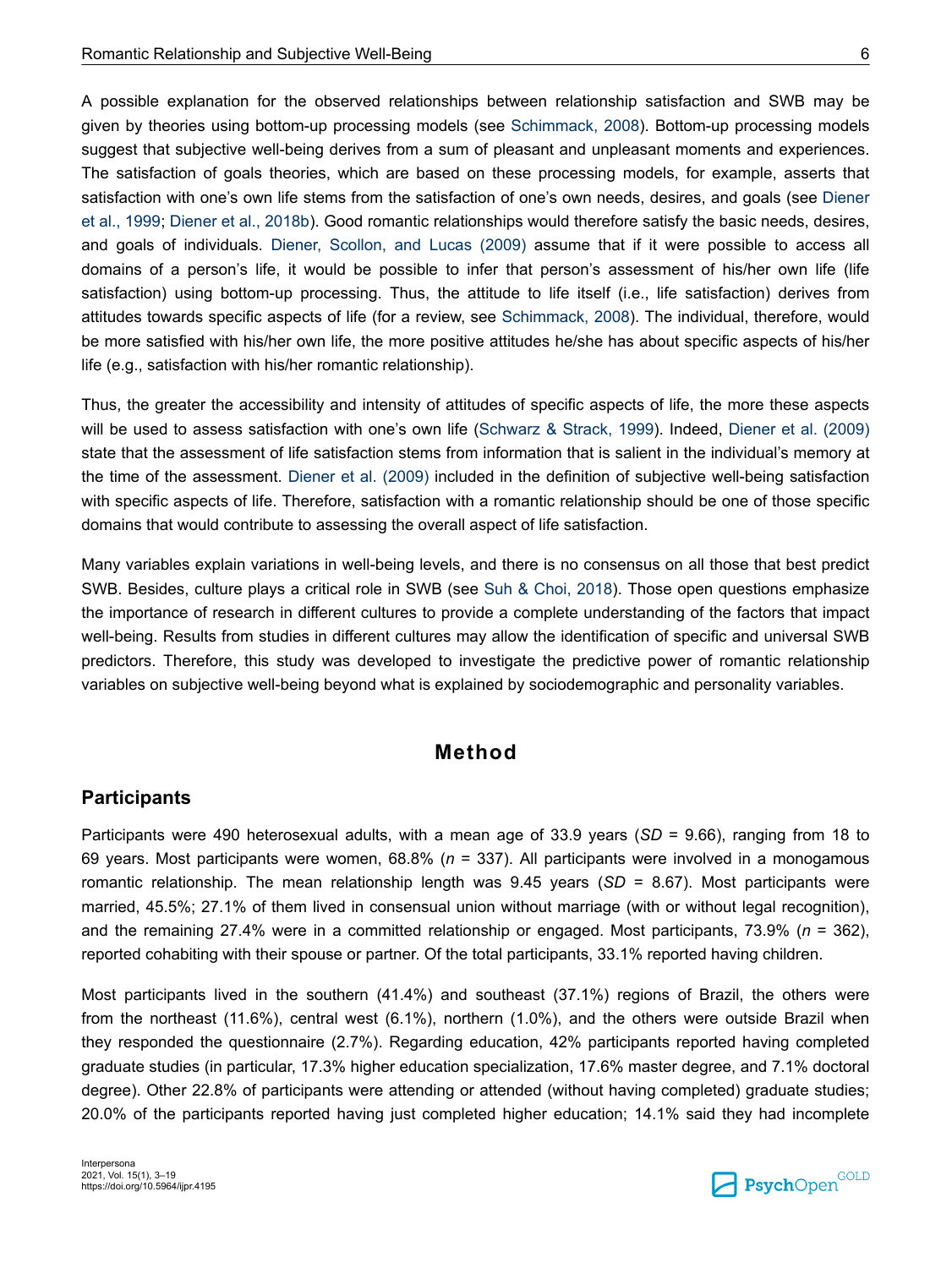higher education, and 1.1% reported having just completed high school. The mean of monthly per capita income of the participants was R\$ 4,098.17 (*SD* = 3,508.23), approximately US\$ 1,280.00. Regarding religious practice, 36.5% declared to have no religion, 29.4% declared to be a non-practicing religious, and 34.1% declared to be religious practicing people.

#### **Instruments**

Data were collected through an online questionnaire available on the internet containing sociodemographic questions (e.g., gender, sexual orientation, education, relationship length, religiosity, family income, cohabitation of partner with participant). The questionnaire also contained scales to measure relationship satisfaction, personality and subjective well-being (positive and negative affect, and life satisfaction).

#### **Romantic Relationship Satisfaction Level Scale – Revised (RRLS-R)**

Relationship satisfaction was measured using the RRLS-R ([Londero-Santos, Natividade, & Féres-Carneiro,](#page-13-0) [2021](#page-13-0)). RRLS-R is a revised version of the [Rusbult, Martz, and Agnew \(1998\)](#page-15-0) scale. The instrument contains five affirmative items to be answered on a nine-point agreement scale, such that 0 = *Strongly Disagree* and 8 = *Strongly Agree*, the higher the scores, the greater the satisfaction with the romantic relationship. [Londero-](#page-13-0)[Santos et al. \(2021\)](#page-13-0) found evidence of validity based on internal structure, on relations to other variables, and convergent validity. Also, an item response theory analysis shown adequate parameters for the items, the items were highly discriminatory and covering a large extent of the latent construct. The scale alpha coefficient was .91 ([Londero-Santos et al., 2021](#page-13-0)). In this study, the total omega reliability coefficient was .91.

#### **Personality Descriptors Scale – Reduced (PDS-R)**

PDS-R ([Natividade & Hutz, 2015\)](#page-14-0) assesses the big five personality factors: extroversion, agreeableness, conscientiousness, neuroticism, and openness. The scale is made up of 20 adjectives or small expressions, four for each factor; so that participants answer how much they agree that each one describes them properly, on a seven-point scale. The higher the participants' scores on each factor, the higher the intensity of the factors. In the study of [Natividade and Hutz \(2015\),](#page-14-0) the scale presented adequate evidence of validity based on internal structure, relations to other variables, and convergent validity. Also, alpha coefficients ranged from .59 to .84 among the factors, and test-retest correlations ranged from .69 to .81 ([Natividade & Hutz, 2015](#page-14-0)). In this study, the total omega reliability coefficient ranged from .65 to .87 among the factors.

#### **Positive and Negative Affect Scale (PANAS)**

PANAS [\(Zanon & Hutz, 2014\)](#page-16-0) is formed by two orthogonal factors, positive affect and negative affect, and it is an adaptation of the scale originally proposed by [Watson and Clark \(1994\).](#page-15-0) Each factor consists of 10 adjectives that represent the subjects' emotions and moods. The intensity of affects is judged by the participants on a five-point scale. In this study, the total omega reliability coefficient was .90 for Negative Affect and .88 for Positive Affect.

#### **Life Satisfaction Scale**

Life Satisfaction Scale ([Hutz, Zanon, & Bardagi, 2014](#page-13-0)) — an adaptation of the satisfaction with life scale, originally proposed by [Diener, Emmons, Larsen, and Griffin \(1985\).](#page-12-0) This scale consists of five items that globally assess the cognitive aspects of subjective well-being. Items are answered on a seven-point Likert scale. The scale presented adequate internal consistency, with an alpha coefficient of .87, in addition to presenting scalar

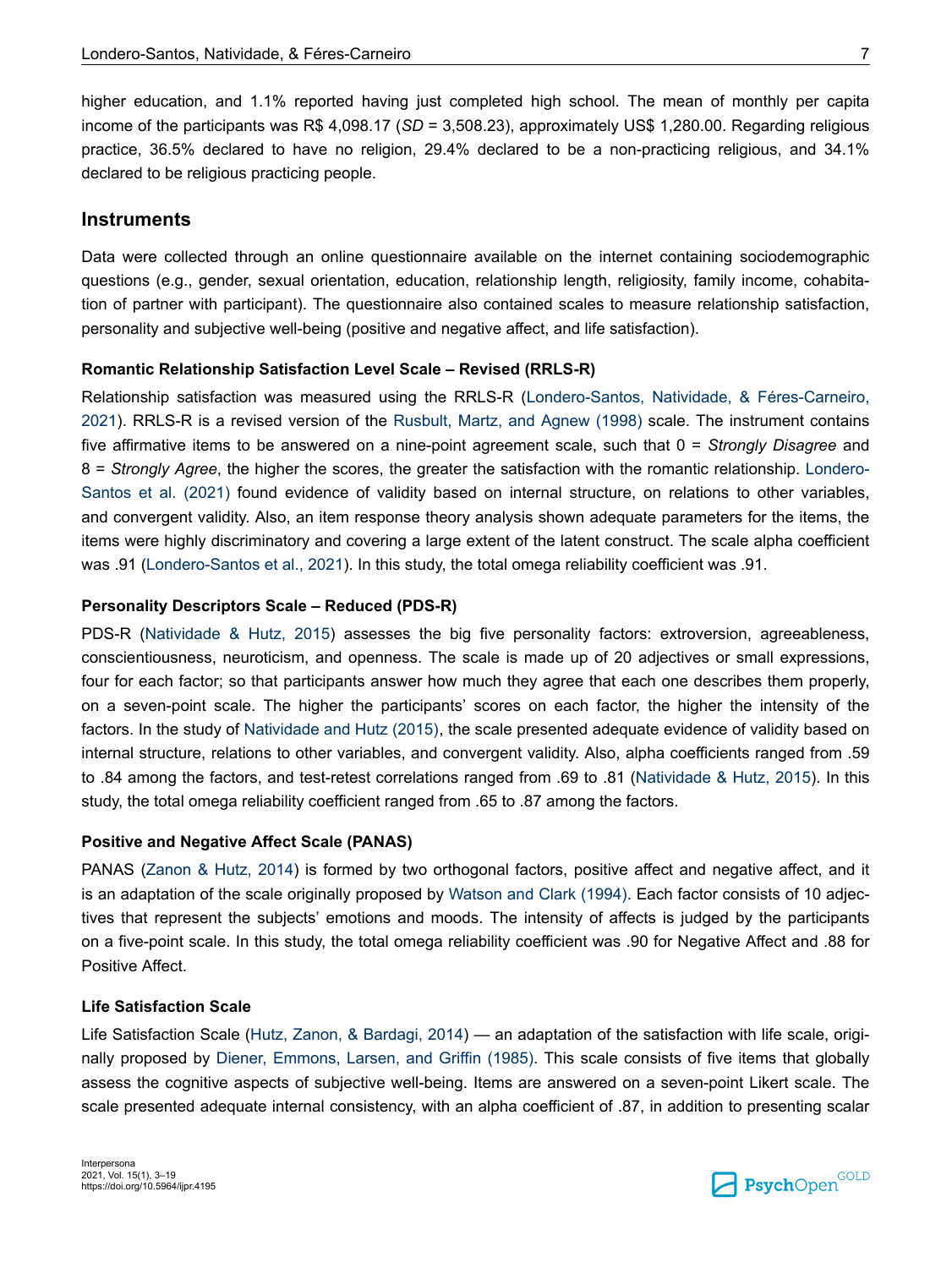invariance across gender [\(Zanon, Bardagi, Layous, & Hutz, 2014](#page-16-0)). In this study, the total omega reliability coefficient was .88.

The questionnaire had different versions so that words, when necessary, were flexed according to the gender of the participant and his/her respective partner, in order to avoid bias in the answer [\(Natividade, Barros, & Hutz,](#page-14-0) [2012](#page-14-0)). That is important because in the Portuguese language some adjectives are flexed according to gender, and that could influence responses from men and women. Also, along with the scale items, there were control questions to check the fidelity of the items' answers.

## **Procedures**

#### **Data Collection**

Participants were recruited through email invitations and social networking sites. The invitation emails were sent to a list of individuals who had previously agreed to participate in our laboratory research. Concerning social networks, invitations were posted on the researchers' websites, research authors' laboratory websites, and social scientific research-related-websites. Those who accepted to participate had to click on the address link provided in the invitation and were directed to the questionnaire. This research was sent to the Ethics Committee on Human Research and obtained a favorable agreement.

#### **Data Analysis**

Data cleaning was performed, excluding incorrect answers to control questions. Then, data scatter plots were constructed in order to check the distribution of variables visually. As they had substantial negative asymmetry, the variables per capita income and relationship length were transformed into logarithms. The dichotomous variables gender, having children, relationship status (consensual union, married, cohabitation) were transformed into dummy variables of 0 (being male; having no children; no living in a consensual union, no married, no cohabitation with a romantic partner) and 1 (being female; having children; living in a consensual union, married, cohabitation with a romantic partner). The religious practice variable was coded as 0 = *no religion*, 1 = *religious non-practicing*, and 2 = *religious practicing*. Subsequently, the correlation coefficients between the variables were calculated. Finally, we tested the predictive power of romantic relationship-related variables (relationship length, relationship status, and relationship satisfaction) on subjective well-being by controlling the effects of sociodemographic variables (gender, age, per capita income, and having children) and the big five factors through multiple hierarchical regressions (Enter method). Only the variables that showed a statistically significant correlation with the predicted variable were included in the regression models. Preliminary analyses were conducted to ensure no violation of the assumptions of normality, linearity, multicollinearity, and homoscedasticity.

## **Results**

Initially, we calculated Pearson's correlation coefficients, as can be seen in [Table 1](#page-6-0). In the regression analyses, we included those variables that significantly correlated with the factors of subjective well-being. Thereby, we investigated the predictive power of variables concerning the romantic relationship on subjective well-being, after controlling for the influence of sociodemographic and personality variables. To this end, three hierarchical regression analyses were run, one for each component of subjective well-being, which included sociodemo-

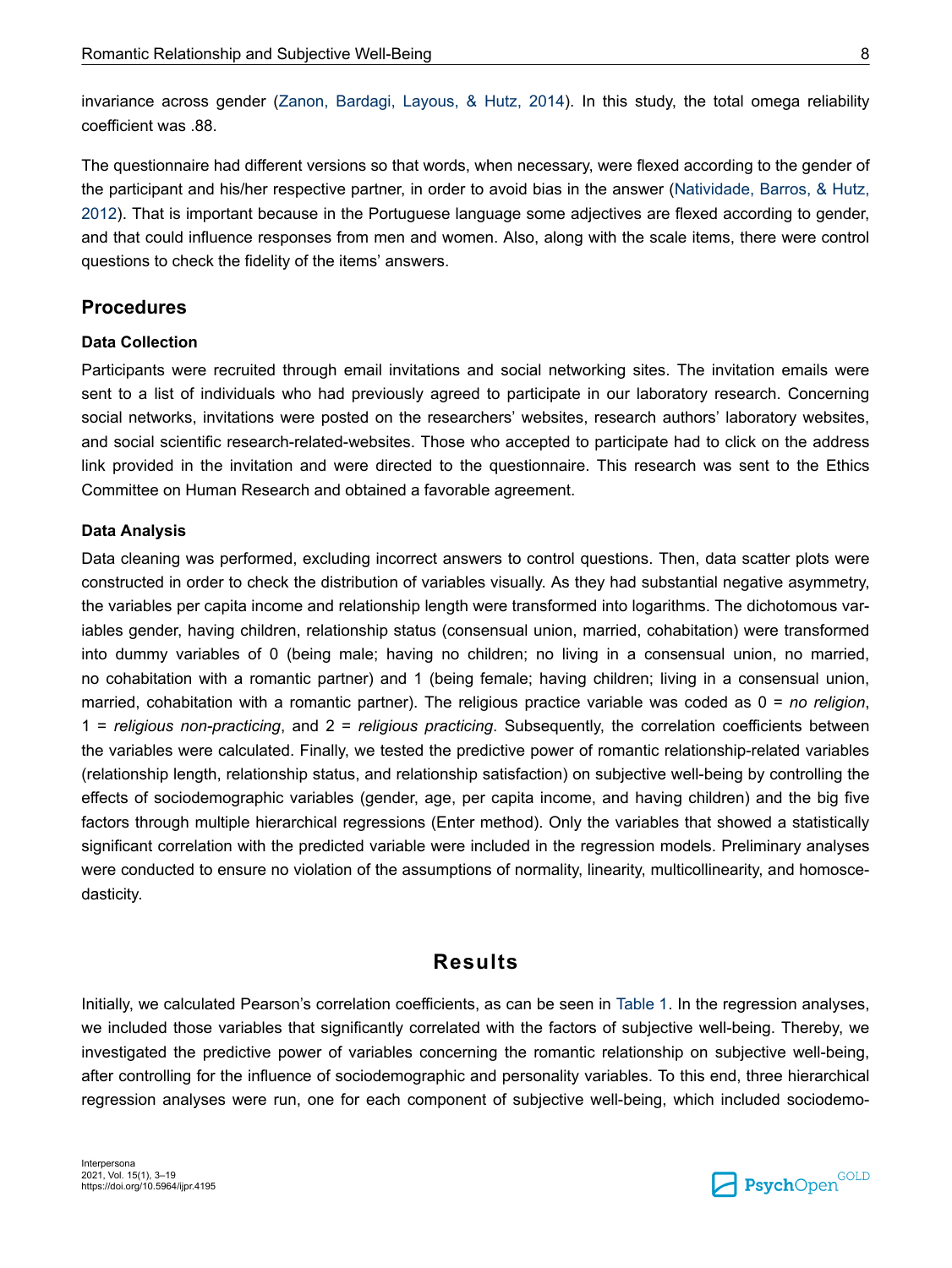<span id="page-6-0"></span>graphic variables in the first block, personality factors in the second block, and romantic relationship variables in the third block. Results can be seen in Table 2, [Table 3](#page-7-0) and [Table 4.](#page-8-0)

#### **Table 1**

*Correlation Between Subjective Well-being, Sociodemographic Variables, Personality, and Romantic Relationship*

| Variable                   | 1        | $\mathbf{2}$     | 3                | 4                            | 5             | 6        | 7        | 8        | 9        | 10       | 11              | 12     | 13     | 14        | 15       | 16         | 17       |
|----------------------------|----------|------------------|------------------|------------------------------|---------------|----------|----------|----------|----------|----------|-----------------|--------|--------|-----------|----------|------------|----------|
| 1. Life satisfaction       | (.87)    |                  |                  |                              |               |          |          |          |          |          |                 |        |        |           |          |            |          |
| 2. Positive affect         | $.59***$ | (.89)            |                  |                              |               |          |          |          |          |          |                 |        |        |           |          |            |          |
| 3. Negative affect         | $-46***$ | $-.51***$        | (.90)            |                              |               |          |          |          |          |          |                 |        |        |           |          |            |          |
| 4. Gender                  | $-.07$   | $-.02$           | .01              |                              |               |          |          |          |          |          |                 |        |        |           |          |            |          |
| 5. Age                     | $-.01$   | $-.03$           | .01              | $.13***$                     |               |          |          |          |          |          |                 |        |        |           |          |            |          |
| 6. Per capita income (log) | $.18***$ | $-.001$          | $-.02$           | .05                          | $.25***$      |          |          |          |          |          |                 |        |        |           |          |            |          |
| 7. Religious practice      | $.11*$   | $.15***$         | $-.10*$          | $-15**$                      | $.12***$      | $-.04$   |          |          |          |          |                 |        |        |           |          |            |          |
| 8. Having children         | $-.04$   | .04              | .01              | $-.01$                       | $.57***$ -.02 |          | $.18***$ |          |          |          |                 |        |        |           |          |            |          |
| 9. Extroversion            | $.09*$   | $.25***-.08$     |                  | $-.14**$                     | .05           | .01      | $.15***$ | $.12**$  | (.84)    |          |                 |        |        |           |          |            |          |
| 10. Agreeableness          | $.13***$ |                  | $.24*** - .12**$ | $-.06$                       | $-.03$        | $-0.06$  | $.11*$   | .02      | $.45***$ | (.78)    |                 |        |        |           |          |            |          |
| 11. Neuroticism            |          | $-.30***-.24***$ |                  | $.46***$ $-.22***$ $-.16***$ |               | $-.02$   | .001     | $-06$    | $.10*$   | $-16***$ | (.68)           |        |        |           |          |            |          |
| 12. Conscientiousness      | $.17***$ |                  | $.25***$ -.14**  | $-24***$                     | $-.02$        | $-.01$   | $.14***$ | $-.01$   | $.10*$   |          | $.21***$ -.12** | (.72)  |        |           |          |            |          |
| 13. Openness               | $.10*$   | $.22***-.07$     |                  | .02                          | .07           | $-.05$   | $-12**$  | .03      | $.32***$ | $.32***$ | $-.09$          | $.09*$ | (.60)  |           |          |            |          |
| 14. Relat satisfaction     | $.51***$ | $.47***$         | $-45***$         | .01                          | $-.03$        | .09      | .04      | $-0.09*$ | .02      | .004     | $-15**$         | .04    | $-03$  | (.91)     |          |            |          |
| 15. Relat length (log)     | $-.02$   | $-06$            | .04              | $-.002$                      | $.59***$      | $.10*$   | $.11*$   | $.49***$ | $-.01$   | $-.09$   | $-.03$          | .00.   | $-.04$ | $-.07$    |          |            |          |
| 16. Consensual union       | $-.11*$  | $-.09*$          | $.12*$           | $-.07$                       | .03           | .04      | $-.09*$  | $-.05$   | .03      | $-0.06$  | $.12**$         | $-.08$ | $.10*$ | $-.18***$ | .003     |            |          |
| 17. Married                | $.12***$ | .08              | $-06$            | $-.02$                       | $.33***$      | $.12***$ | $.15***$ | $.39***$ | .003     | $-0.02$  | $-.09*$         | .05    | $-.05$ | $.13***$  | $.50***$ | $-0.56***$ |          |
| 18. Cohabitation           | .04      | $-.002$          | .03              | $-.08$                       | $.40***$      | $.18***$ | .05      | $.39***$ | .03      | $-.11*$  | .01             | $-.03$ | .05    | $-.02$    | $.56***$ | $.33***$   | $.54***$ |

*Note.* Per capita income (log) = Logarithm of per capita income; Relat satisfaction = Relationship satisfaction; Relat length (log) = Logarithm of relationship length. Gender: 0 = man; 1 = woman. For variables, having children, consensual union, married and cohabitation: 0 = no; 1 = yes. In parentheses on the main diagonal are the Cronbach's alpha coefficients of the scales. *N* = 490. \**p* < .05. \*\**p* < .01. \*\*\**p* < .001.

#### **Table 2**

*Hierarchical Regression Results for Life Satisfaction*

|                         |            | 95% CI for B |         |                 |          |       |                |                 |
|-------------------------|------------|--------------|---------|-----------------|----------|-------|----------------|-----------------|
| <b>Variable</b>         | В          | LL           | UL      | SE <sub>B</sub> | β        | $R^2$ | Adjusted $R^2$ | $\triangle R^2$ |
| Step 1                  |            |              |         |                 |          | .05   | .04            | $.05***$        |
| Constant                | $2.57***$  | 1.52         | 3.63    | 0.54            |          |       |                |                 |
| Per capita income (log) | $0.63***$  | 0.33         | 0.92    | 0.15            | $.18***$ |       |                |                 |
| Religious practice      | $0.18**$   | 0.04         | 0.31    | 0.07            | $.12***$ |       |                |                 |
| Step 2                  |            |              |         |                 |          | .16   | .15            | $.12***$        |
| Constant                | $2.30**$   | 0.86         | 3.74    | 0.73            |          |       |                |                 |
| Per capita income (log) | $0.62***$  | 0.34         | 0.90    | 0.14            | $.18***$ |       |                |                 |
| Religious practice      | $0.15*$    | 0.02         | 0.28    | 0.07            | $.10*$   |       |                |                 |
| Extroversion            | 0.06       | $-0.03$      | 0.15    | 0.04            | .06      |       |                |                 |
| Agreeableness           | 0.02       | $-0.11$      | 0.15    | 0.07            | .02      |       |                |                 |
| <b>Neuroticism</b>      | $-0.31***$ | $-0.41$      | $-0.22$ | 0.05            | $-29***$ |       |                |                 |
| Conscientiousness       | $0.13*$    | 0.03         | 0.23    | 0.05            | $.11*$   |       |                |                 |
| <b>Openness</b>         | 0.08       | $-0.04$      | 0.20    | 0.06            | .06      |       |                |                 |

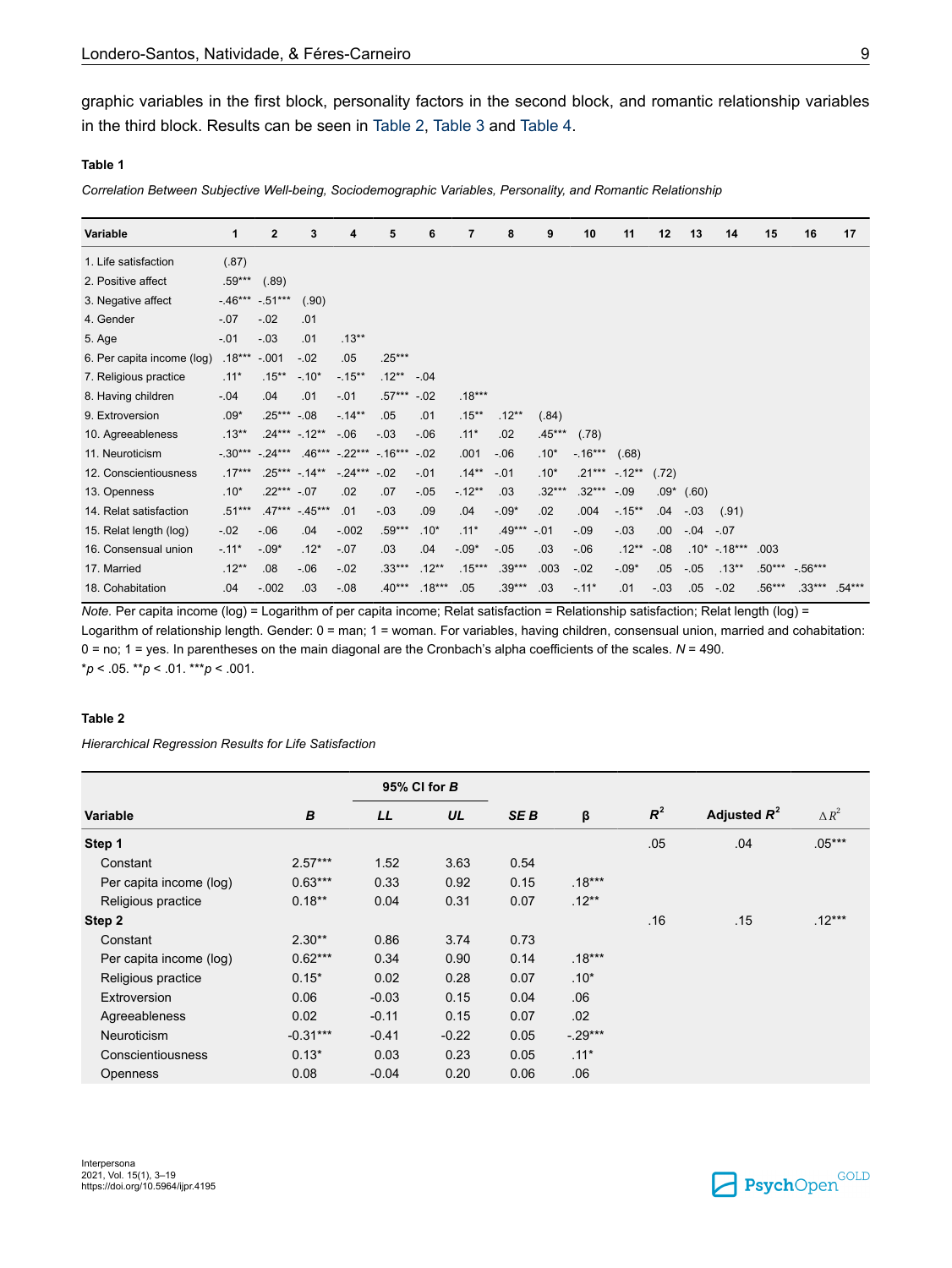<span id="page-7-0"></span>

|                           |            | 95% CI for B |         |                 |           |       |                |                 |
|---------------------------|------------|--------------|---------|-----------------|-----------|-------|----------------|-----------------|
| <b>Variable</b>           | B          | LL           | UL      | SE <sub>B</sub> | β         | $R^2$ | Adjusted $R^2$ | $\triangle R^2$ |
| Step 3                    |            |              |         |                 |           | .37   | .36            | $.21***$        |
| Constant                  | 0.79       | $-0.49$      | 2.07    | 0.65            |           |       |                |                 |
| Per capita income (log)   | $0.49***$  | 0.24         | 0.74    | 0.13            | $.14***$  |       |                |                 |
| Religious practice        | $0.13*$    | 0.01         | 0.24    | 0.06            | $.08*$    |       |                |                 |
| Extroversion              | 0.03       | $-0.05$      | 0.11    | 0.04            | .03       |       |                |                 |
| Agreeableness             | 0.05       | $-0.07$      | 0.16    | 0.06            | .03       |       |                |                 |
| <b>Neuroticism</b>        | $-0.23***$ | $-0.32$      | $-0.15$ | 0.04            | $-.21***$ |       |                |                 |
| Conscientiousness         | $0.11*$    | 0.03         | 0.20    | 0.04            | $.10*$    |       |                |                 |
| <b>Openness</b>           | $0.10*$    | < 0.01       | 0.21    | 0.05            | $.08*$    |       |                |                 |
| Consensual union          | 0.04       | $-0.21$      | 0.30    | 0.13            | .02       |       |                |                 |
| Married                   | 0.05       | $-0.17$      | 0.28    | 0.12            | .02       |       |                |                 |
| Relationship satisfaction | $0.31***$  | 0.26         | 0.36    | 0.02            | $.46***$  |       |                |                 |

*Note.* CI = confidence interval; LL = lower limit; UL = upper limit. Religious practice: 0 = no religion; 1 = religious non-practicing; 2 = religious practicing. Consensual union and married: 0 = no; 1 = yes. *N* = 490.

\**p* < .05. \*\**p* < .01. \*\*\**p* < .001.

#### **Table 3**

*Hierarchical Regression Results for Positive Affect*

|                           |            |         | 95% CI for B |                 |          |       |                |                 |
|---------------------------|------------|---------|--------------|-----------------|----------|-------|----------------|-----------------|
| Variable                  | B          | LL      | UL           | SE <sub>B</sub> | β        | $R^2$ | Adjusted $R^2$ | $\triangle R^2$ |
| Step 1                    |            |         |              |                 |          | .02   | .02            | $.02**$         |
| Constant                  | $3.18***$  | 3.08    | 3.28         | 0.05            |          |       |                |                 |
| Religious practice        | $0.13**$   | 0.05    | 0.20         | 0.04            | $.15***$ |       |                |                 |
| Step 2                    |            |         |              |                 |          | .19   | .18            | $.17***$        |
| Constant                  | $2.05***$  | 1.51    | 2.60         | 0.28            |          |       |                |                 |
| Religious practice        | $0.10**$   | 0.03    | 0.17         | 0.04            | $.11***$ |       |                |                 |
| Extroversion              | $0.09***$  | 0.04    | 0.14         | 0.02            | $.18***$ |       |                |                 |
| Agreeableness             | 0.02       | $-0.05$ | 0.10         | 0.04            | .03      |       |                |                 |
| Neuroticism               | $-0.14***$ | $-0.19$ | $-0.08$      | 0.03            | $-22***$ |       |                |                 |
| Conscientiousness         | $0.11***$  | 0.06    | 0.17         | 0.03            | $.17***$ |       |                |                 |
| <b>Openness</b>           | $0.10**$   | 0.03    | 0.16         | 0.03            | $.14***$ |       |                |                 |
| Step 3                    |            |         |              |                 |          | .38   | .37            | $.19***$        |
| Constant                  | $0.99***$  | 0.48    | 1.50         | 0.26            |          |       |                |                 |
| Religious practice        | $0.09**$   | 0.03    | 0.15         | 0.03            | $.10**$  |       |                |                 |
| Extroversion              | $0.07***$  | 0.03    | 0.12         | 0.02            | $.15***$ |       |                |                 |
| Agreeableness             | 0.04       | $-0.03$ | 0.10         | 0.03            | .05      |       |                |                 |
| Neuroticism               | $-0.09***$ | $-0.14$ | $-0.05$      | 0.02            | $-15***$ |       |                |                 |
| Conscientiousness         | $0.10***$  | 0.06    | 0.15         | 0.02            | $.16***$ |       |                |                 |
| <b>Openness</b>           | $0.11***$  | 0.06    | 0.17         | 0.03            | $.16***$ |       |                |                 |
| Consensual union          | 0.02       | $-0.10$ | 0.13         | 0.06            | .01      |       |                |                 |
| Relationship satisfaction | $0.16***$  | 0.14    | 0.19         | 0.01            | $.44***$ |       |                |                 |

*Note.* CI = confidence interval; LL = lower limit; UL = upper limit. Religious practice: 0 = no religion; 1 = religious non-practicing; 2 =

religious practicing. Consensual union: 0 = no; 1 = yes. *N* = 490.

\*\**p* < .01. \*\*\**p* < .001.

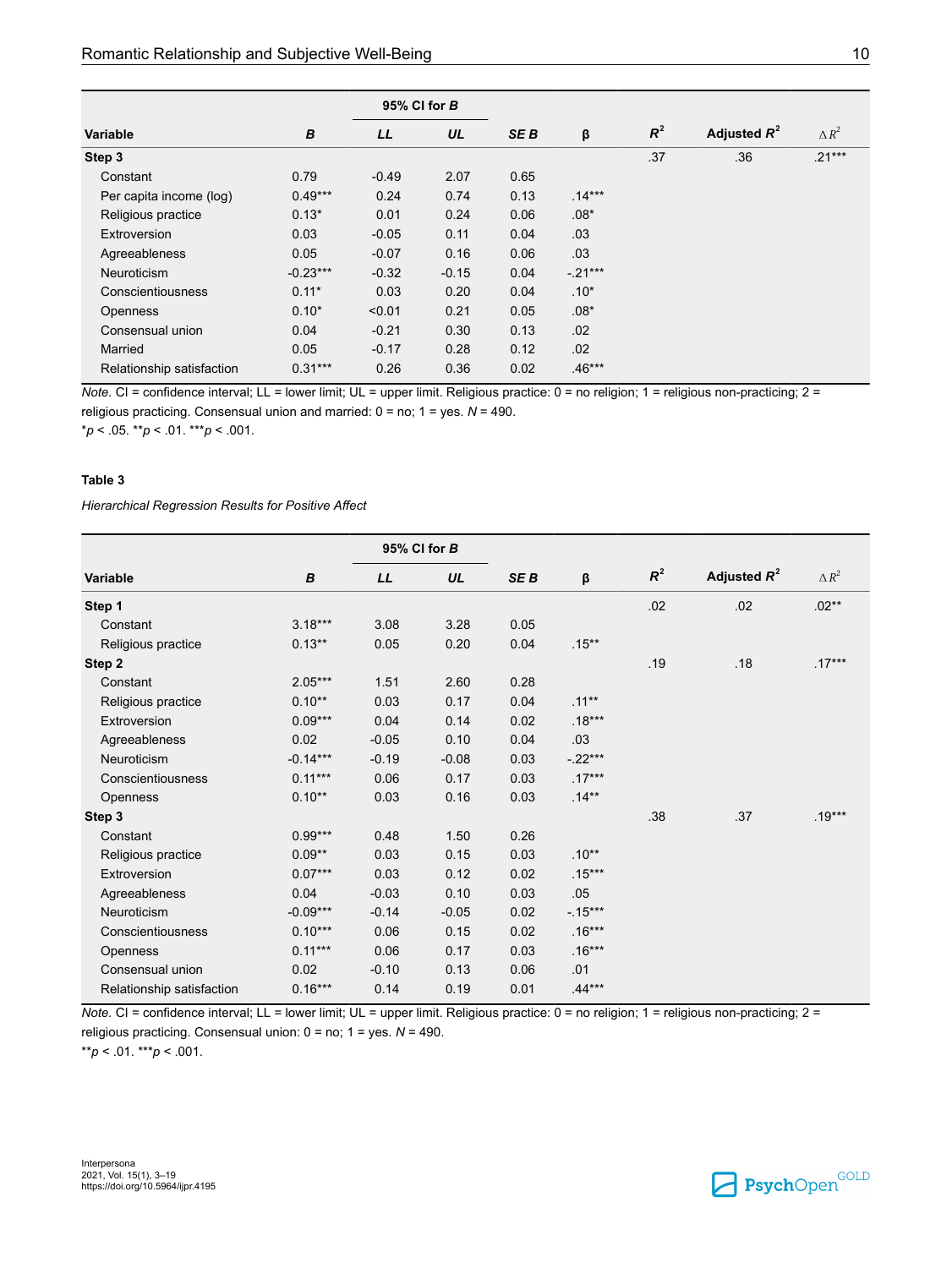#### <span id="page-8-0"></span>**Table 4**

*Hierarchical Regression Results for Negative Affect*

|                           |            |         | 95% CI for B |                 |          |       |                |                 |
|---------------------------|------------|---------|--------------|-----------------|----------|-------|----------------|-----------------|
| Variable                  | B          | LL      | UL           | SE <sub>B</sub> | β        | $R^2$ | Adjusted $R^2$ | $\triangle R^2$ |
| Step 1                    |            |         |              |                 |          | .10   | .008           | $.10*$          |
| Constant                  | $2.21***$  | 2.11    | 2.32         | 0.05            |          |       |                |                 |
| Religious practice        | $-0.09*$   | $-0.18$ | $-0.01$      | 0.04            | $-10*$   |       |                |                 |
| Step 2                    |            |         |              |                 |          | .23   | .22            | $.22***$        |
| Constant                  | $1.47***$  | 0.94    | 2.01         | 0.27            |          |       |                |                 |
| Religious practice        | $-0.08*$   | $-0.16$ | $-0.01$      | 0.04            | $-0.09*$ |       |                |                 |
| Agreeableness             | $-0.02$    | $-0.09$ | 0.04         | 0.03            | $-03$    |       |                |                 |
| Neuroticism               | $0.30***$  | 0.25    | 0.36         | 0.03            | $.45***$ |       |                |                 |
| Conscientiousness         | $-0.05$    | $-0.11$ | 0.01         | 0.03            | $-0.06$  |       |                |                 |
| Step 3                    |            |         |              |                 |          | .38   | .37            | $.15***$        |
| Constant                  | $2.46***$  | 1.94    | 2.98         | 0.26            |          |       |                |                 |
| Religious practice        | $-0.07*$   | $-0.14$ | 0.00         | 0.03            | $-08*$   |       |                |                 |
| Agreeableness             | $-0.03$    | $-0.09$ | 0.03         | 0.03            | $-.04$   |       |                |                 |
| Neuroticism               | $0.26***$  | 0.21    | 0.31         | 0.02            | $.39***$ |       |                |                 |
| Conscientiousness         | $-0.04$    | $-0.09$ | 0.01         | 0.03            | $-06$    |       |                |                 |
| Consensual union          | $-0.03$    | $-0.16$ | 0.10         | 0.07            | $-.02$   |       |                |                 |
| Relationship satisfaction | $-0.16***$ | $-0.19$ | $-0.13$      | 0.01            | $-39***$ |       |                |                 |

*Note.* CI = confidence interval; LL = lower limit; UL = upper limit. Religious practice: 0 = no religion; 1 = religious non-practicing; 2 = religious practicing. Consensual union: 0 = no; 1 = yes. *N* = 490.

 $*p < 05$ . \*\*\**p* < .001.

#### **Life Satisfaction**

Logarithm of per capita income and religious practice were entered at Step 1, explaining 4.52% of the variance in life satisfaction, *F*(2, 487) = 11.54, *p* < .001. When entered into Step 2, extroversion, agreeableness, neuroticism, conscientiousness, and openness resulted in a significant increase in the variance of intentions,  $R^2$ <sub>change</sub> = .12,  $F_{change}$  = (5, 482) = 13.42,  $p < .001$ , and the entire model remained significant,  $F(7, 482)$  = 13.30, *p* < .001. All the sociodemographic constructs remained significant at Step 2, along with the personality constructs of neuroticism and conscientiousness. After entry of consensual union, married, and relationship satisfaction, at Step 3, the total variance explained by the model as a whole was 37%, *F*(10, 479) = 27.97,  $p$  < .001. The relationship variables explained an additional 21% of the variance in life satisfaction,  $R^2_{\text{change}}$  $=$  .21,  $F_{\text{change}}(3, 479) = 52.29$ ,  $p \lt 0.001$ . In the final model, per capita income, religious practice, neuroticism, conscientiousness, openness, and relationship satisfaction were statistically significant (see [Table 2\)](#page-6-0). Relationship satisfaction (β = .46) explained the most unique variance in life satisfaction, followed by neuroticism (β = -.21).

#### **Positive Affect**

Religious practice, at Step 1, significantly accounted for 2.19% of the variance in positive affect, *F*(1, 488) = 10.92, *p* = .001. When entered into Step 2, extroversion, agreeableness, neuroticism, conscientiousness, and openness resulted in a significant increase in the variance of positive affect,  $R^2$ <sub>change</sub> = .17,  $F_{change}$  = .15, 483) = 20.26, *p* < .001, and the entire model remained significant, *F*(6, 483) = 19.06, *p* < .001. At Step 2, religious practice remained significant predictor of positive affect. For the personality, extroversion, neuroticism,

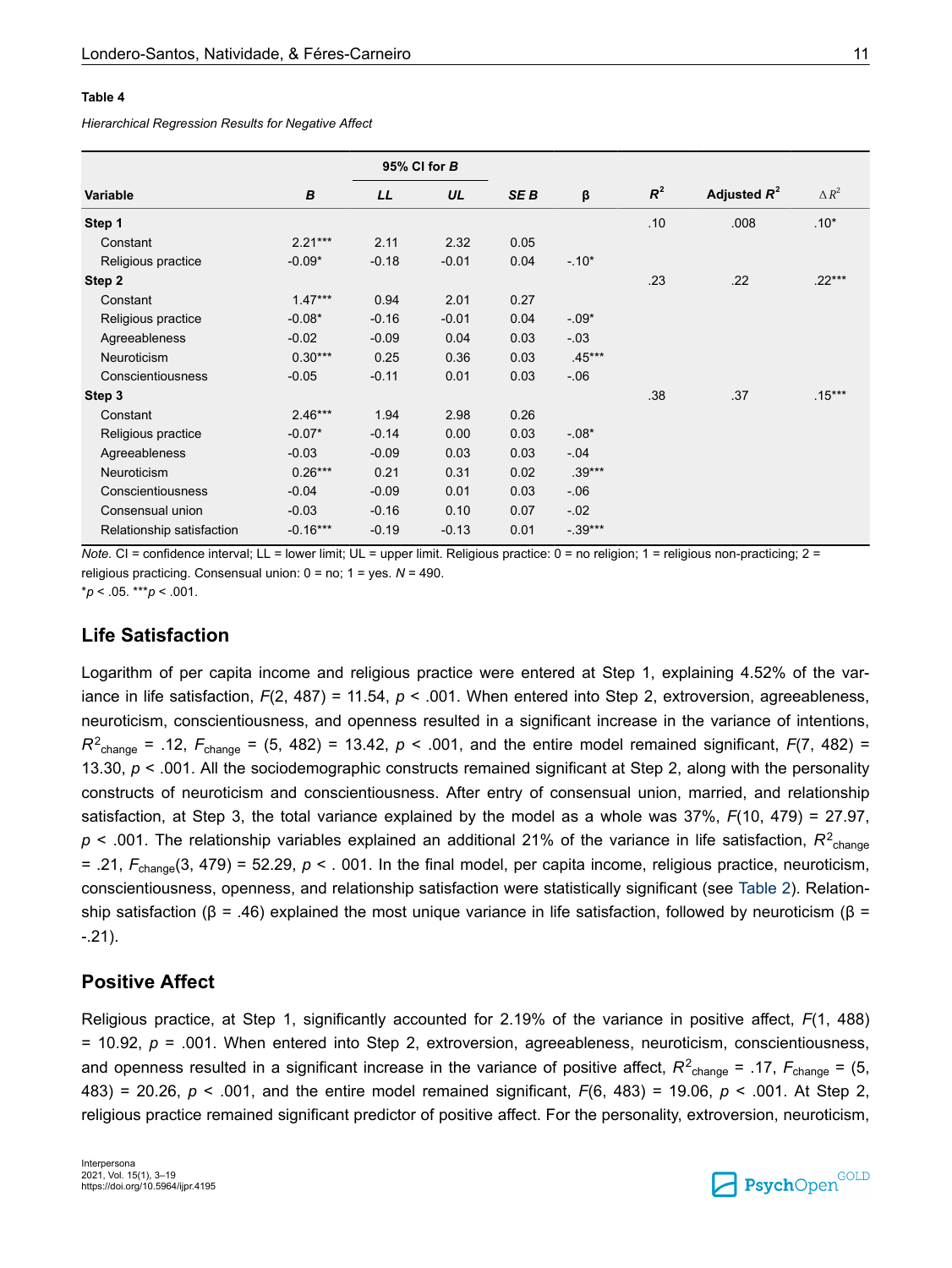conscientiousness, and openness was significant predictors of positive affect (see [Table 3\)](#page-7-0). After entry of consensual union and relationship satisfaction at Step 3 the total variance explained by the model as a whole was 38%,  $F(8, 481) = 36.83$ ,  $p < .001$ . The relationship variables explained an additional 18.8% of the variance in positive affect,  $R^2$ <sub>change</sub> = .19,  $F_{change}(2, 481)$  = 73.08,  $p$  < .001. In the final model, religious practice, extroversion, neuroticism, conscientiousness, openness, and relationship satisfaction were statistically significant. Relationship satisfaction ( $\beta$  = .44) explained the most unique variance in positive affect, followed by openness (β = .16) and conscientiousness (β = .16).

#### **Negative Affect**

Religious practice, at Step 1, significantly accounted for 10.1% of the variance in positive affect, *F*(1, 488) = 5.02, *p* = .026. When entered into Step 2, agreeableness, neuroticism, and conscientiousness resulted in a significant increase in the variance of positive affect,  $R^2$ <sub>change</sub> = .22,  $F$ <sub>change</sub> = (3, 485) = 45.97,  $p$  < .001, and the entire model remained significant, *F*(4, 485) = 36.08, *p* < .001. At Step 2, the religious practice remained a significant predictor of negative affect. For the personality, only neuroticism was significant predictors of negative affect (see [Table 4](#page-8-0)). After entry of consensual union and relationship satisfaction at Step 3 the total variance explained by the model as a whole was 38%, *F*(6, 483) = 49.25, *p* < .001. The relationship variables explained an additional 15% of the variance in positive affect,  $R^2$ <sub>change</sub> = .15,  $F_{change}(2, 483)$  = 58.48,  $p < .001$ . In the final model, religious practice, neuroticism, and relationship satisfaction were statistically significant. Relationship satisfaction ( $\beta$  = -.39) and neuroticism ( $\beta$  = .39) explained the most unique variance in negative affect.

### **Discussion**

This study aimed to investigate the predictive power of variables concerning romantic relationship, such as length of the relationship, relationship status (consensual union, married, cohabitation with a partner), and satisfaction with the romantic relationship, on subjective well-being, beyond what is explained by sociodemographic (gender, age, per capita income, religious practice and having children) and personality (extroversion, agreeableness, neuroticism, conscientiousness, openness to experience) variables. The results revealed that the romantic relationship variables are important predictors of SWB, adding explanation beyond the sociodemographic and personality variables.

However, neither relationship length nor relationship status (consensual union, marriage, cohabitation) impacted SWB, although previous studies have shown an association between relationship status (e.g., married) and life satisfaction (e.g., [Lucas, 2007](#page-13-0); [Luhmann, Hofmann, Eid, & Lucas, 2012\)](#page-14-0). Among the variables of the romantic relationship, the only significant predictor of subjective well-being was relationship satisfaction. Comparing the standardized weights of all predictors SWB included in this study, relationship satisfaction had the highest explanatory power (β = .46 for life satisfaction; β = .44, for positive affect; β = -.39 for negative affect). The other variables concerning the romantic relationship may have diminished their weight, given the importance of relationship satisfaction for well-being. This result highlights the importance of relationship satisfaction in people's lives.

This study's findings of the impact of relationship satisfaction on SWB are consistent with other researches (e.g., [Hudson, Lucas, & Donnellan, 2020;](#page-13-0) [Londero-Santos et al., 2017](#page-13-0); [Margelisch, Schneewind, Violette, &](#page-14-0)

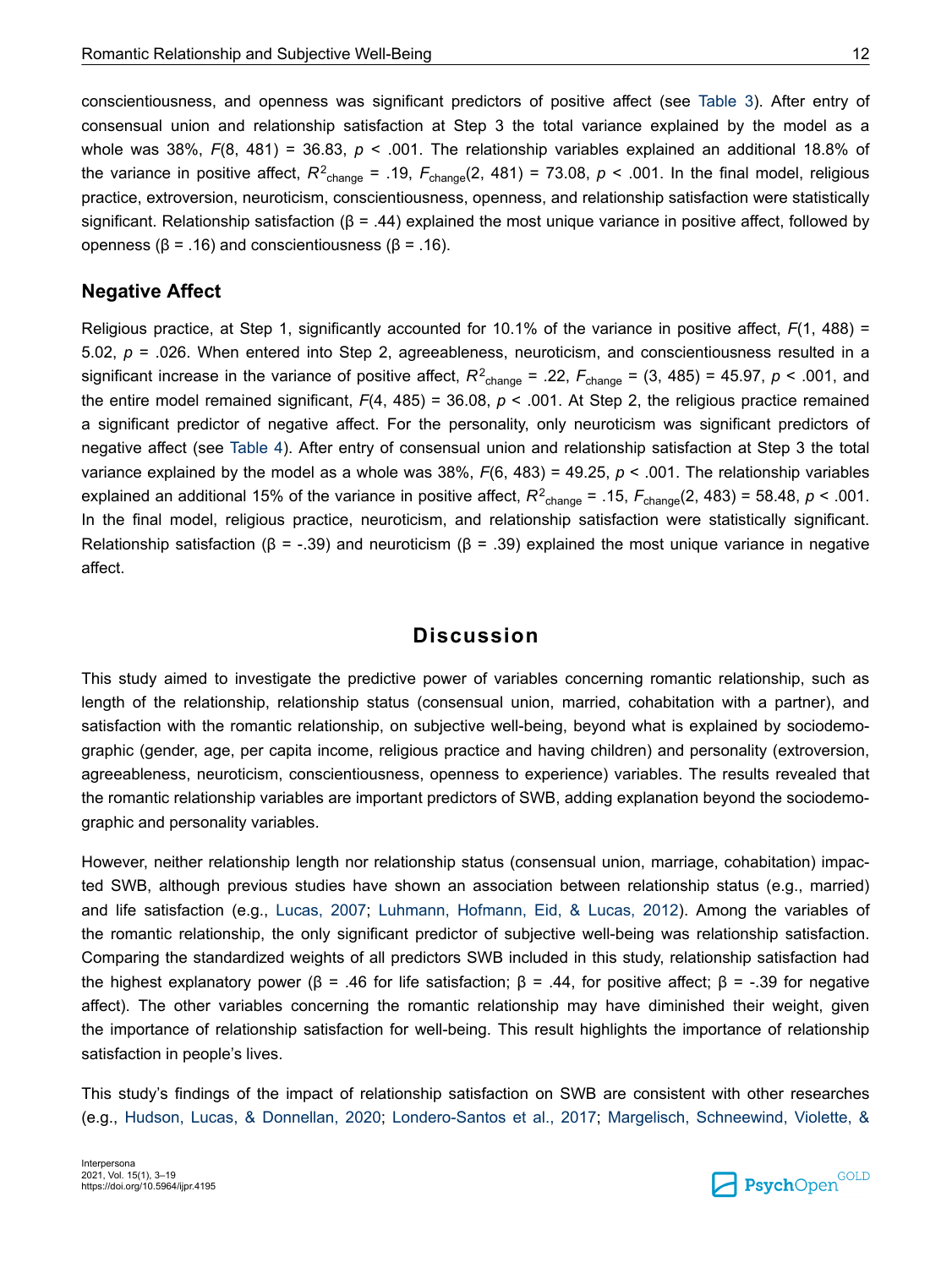[Perrig-Chiello, 2017\)](#page-14-0). Although we have not found other studies that have investigated the predictive power of relationship satisfaction on SWB, after controlling for the effect of sociodemographic and personality variables, the present study revealed that relationship satisfaction is a crucial variable to predict subjective well-being.

These results suggest that to evaluate their own life, individuals rely on assessments of specific aspects of life, in this case, the romantic relationship. This provides additional evidence for theories based on bottom-up processing models, which assume that life situations and events influence subjective well-being (see [Diener et](#page-12-0) [al., 1999](#page-12-0); [Diener et al., 2009](#page-12-0); [Diener et al., 2018b;](#page-12-0) [Schimmack, 2008](#page-15-0)). Maintaining a positive attitude towards the romantic relationship (satisfaction with the romantic relationship) therefore seems to positively impact the attitude towards one's own life (life satisfaction). The results suggest that attitudes towards romantic relationships are taken into account when forming attitudes toward life itself. Nevertheless, it should be emphasized that this is a cross-sectional study, making it impossible to identify the causal relationship of these variables. Still, it is possible that the relationship between SWB and relationship satisfaction may have occurred due to the moderation/mediation of other variables that were not considered in this study or that were both determined by other variables. Longitudinal studies may be conducted to investigate the variation in SWB and relationship satisfaction over time.

In addition to relationship satisfaction, sociodemographic and personality variables also predict subjective well-being. The results suggest that sociodemographic variables predict life satisfaction, positive affect, and negative affect from the tested models. Per capita income was a positive predictor of life satisfaction. This result is in line with previous studies (e.g., [Diener et al., 2013;](#page-12-0) [Stevenson & Wolfers, 2013](#page-15-0)). One possible explanation for the positive effects of per capita income on life satisfaction is that economic resources make it possible for people to improve their lives (see [Diener et al., 2018b\)](#page-12-0).

Religious practice was also a positive predictor of life satisfaction, positive affect, and negative affect. The more involved with religion, the higher the subjective well-being levels of the participants. This result supports other studies that found a positive relationship between religiosity and subjective well-being (e.g., [Fleury et al., 2018](#page-13-0); for a review, see [Diener et al., 1999](#page-12-0); [Kim-Prieto & Miller, 2018](#page-13-0)). Religious people tend to have a greater sense of life and better-coping strategies, and religious practice can be an important source of social support, i.e., being involved in religious practice, especially if done in a group context, would increase social contact, and the availability of social support received (for a review, see [Kim-Prieto & Miller, 2018](#page-13-0)).

Regarding personality traits, life satisfaction was predicted negatively by neuroticism and positively by conscientiousness and openness. Positive affect was predicted positively by extroversion, conscientiousness, and openness, and negatively by neuroticism. Finally, negative affect was predicted positively by neuroticism. Among personality factors, neuroticism was the main explanatory variable for life satisfaction and negative affect, consistent with that found in the meta-analysis of [DeNeve and Cooper \(1998\)](#page-12-0). Thus, having high levels of neuroticism seems to predispose the individual to poorly evaluate his own life and experience more negative affections (the negative correlations between neuroticism and relationship satisfaction also exemplify this).

Extroversion was an important predictor of positive affect, which is convergent with many other research results (e.g., [Anglim & Grant, 2016;](#page-11-0) [Natividade, Carvalho, Londero-Santos, Carvalho, Santos, & Fagundes,](#page-14-0) [2019](#page-14-0); [Noronha, Lamas, & Barros, 2016](#page-14-0)). [Costa and McCrae \(1980\)](#page-12-0) claim that high levels of extroversion would predispose individuals to experience positive affects in their daily lives. Still, there is evidence that extroversion and positive affect are based on the same neurological structure ([Larsen & Ketelaar, 1991](#page-13-0)). These

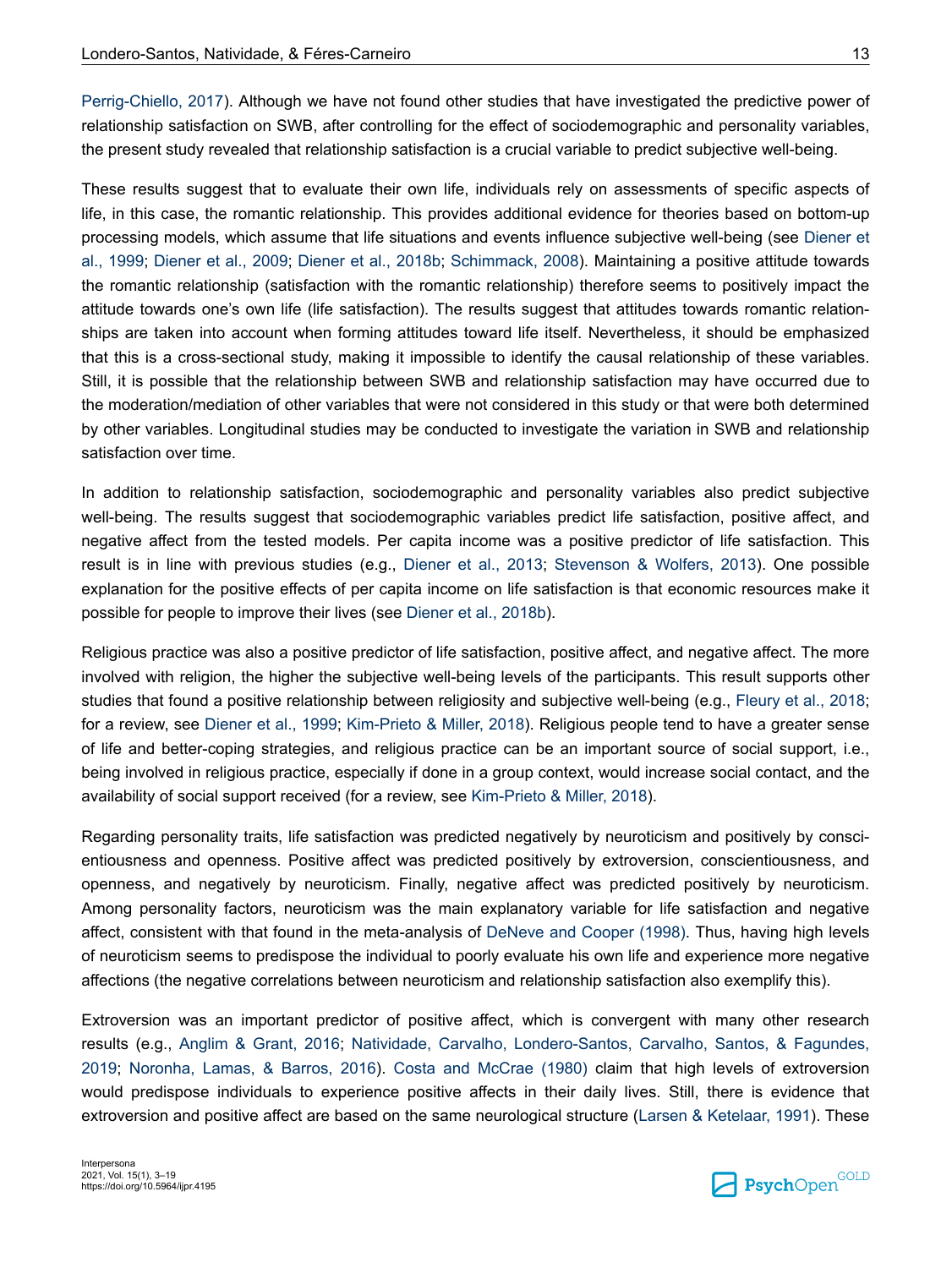<span id="page-11-0"></span>findings broadly corroborate other studies that investigated the relationship of the big five personality factors and subjective well-being (e.g., [DeNeve & Cooper, 1998](#page-12-0); [González Gutiérrez et al., 2005;](#page-13-0) [Noronha, Martins,](#page-14-0) [Campos, & Mansão, 2015; Natividade et al., 2019;](#page-14-0) [Soto, 2015\)](#page-15-0).

The results of this study also showed the importance of the factors conscientiousness and openness in the prediction of life satisfaction and positive affect. These two factors are rarely studied as predictors of SWB [\(Lucas, 2018](#page-14-0)), and the results are not consistent (e.g., Anglim & Grant, 2016; [González Gutiérrez et al., 2005](#page-13-0); [Malkoç, 2011](#page-14-0); [Noronha et al., 2016;](#page-14-0) [Natividade et al., 2019\)](#page-14-0). The divergent results can be explained by the different set of variables used in the regression analyzes and the different instruments used to assess the five personality factors (each instrument may evaluate different aspects of personality factors). Therefore, more studies should be carried out to investigate the impact of personality on the SWB in Brazilian samples.

In addition, in this research, only linear relationships between the study variables were investigated. Variables that did not show a statistically significant correlation with the predicted variable were not included in the regression analysis. These variables may have a non-linear relationship with the variables of SWB. Studies have found a positive quadratic relationship between age and well-being (for a review, see [Lansford, 2018](#page-13-0)). Therefore, studies should be conducted to investigate the non-linear relationship of variables with subjective well-being.

Given the above, our results showed important predictors of SWB, especially personality factors and relationship satisfaction. It can be concluded that, from the results of this study, being satisfied with one's own romantic relationship proved beneficial for the subjective well-being of the individual. Still, SWB seems to reflect the assessment of important aspects of life, such as romantic relationships. Therefore, it is important to cultivate healthy and happy romantic relationships to live a happier and more fulfilling life. These findings may support public policy and clinical practice, as they suggest that helping people improve their romantic relationships can positively impact subjective well-being.

#### **Funding**

The authors have no funding to report.

#### **Competing Interests**

The authors have declared that no competing interests exist.

#### **Acknowledgments**

The authors have no additional (i.e., non-financial) support to report.

## **References**

Angeles, L. (2010). Children and life satisfaction. *Journal of Happiness Studies, 11*(4), 523-538. <https://doi.org/10.1007/s10902-009-9168-z>

Anglim, J., & Grant, S. (2016). Predicting psychological and subjective well-being from personality: Incremental prediction from 30 facets over the Big 5. *Journal of Happiness Studies, 17*, 59-80.<https://doi.org/10.1007/s10902-014-9583-7>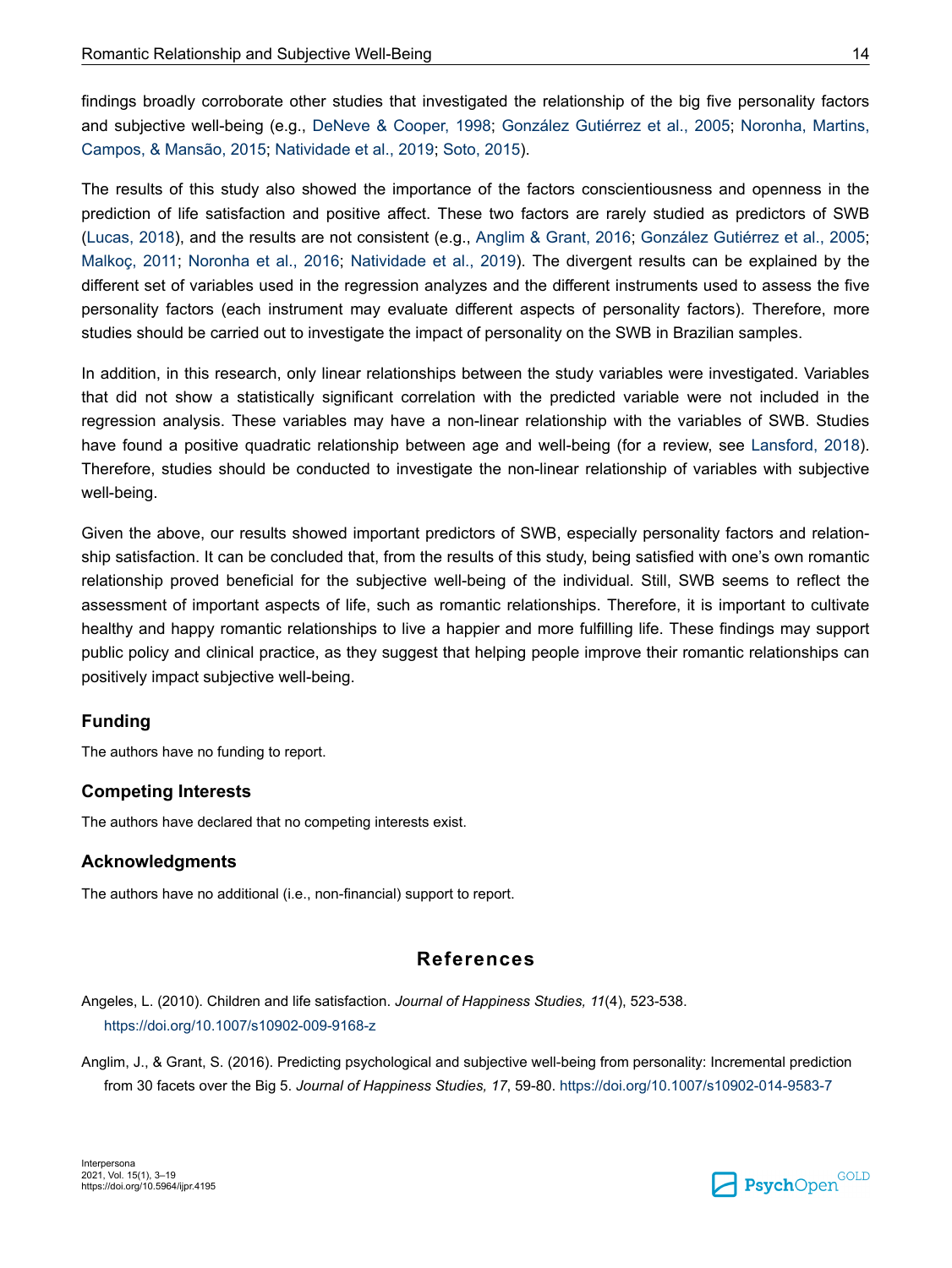- <span id="page-12-0"></span>Argyle, M. (1999). Causes and correlates of happiness. In D. Kahneman, E. Diener, & N. Schwarz (Eds.), *Well-being: The foundations of hedonic psychology* (pp. 353–373). New York, NY, USA: Russell Sage Foundation.
- Batz, C., & Tay, L. (2018). Gender differences in subjective well-being. In E. Diener, S. Oishi, & L. Tay (Eds.*), Handbook of well-being* (pp. 371–385). Salt Lake City, UT, USA: DEF Publishers.
- Braithwaite, S., & Holt-Lunstad, J. (2017). Romantic relationships and mental health. *Current Opinion in Psychology, 13*, 120-125.<https://doi.org/10.1016/j.copsyc.2016.04.001>
- Cao, X., Wang, D., & Wang, Y. (2020). Remembering the past and imagining the future: Partners' responsiveness in specific events relates to relationship satisfaction and subjective well-being. *Journal of Social and Personal Relationships, 37*(2), 538-558.<https://doi.org/10.1177/0265407519873041>
- Costa, P. T., & McCrae, R. R. (1980). Influence of extraversion and neuroticism on subjective well-being: Happy and unhappy people. *Journal of Personality and Social Psychology, 38*(4), 668-678. <https://doi.org/10.1037/0022-3514.38.4.668>
- DeNeve, K. M., & Cooper, H. (1998). The happy personality: A meta-analysis of 137 personality traits and subjective wellbeing. *Psychological Bulletin, 124*(2), 197-229.<https://doi.org/10.1037/0033-2909.124.2.197>
- Diener, E., Emmons, R. A., Larsen, R. J., & Griffin, S. (1985). The satisfaction with life scale. *Journal of Personality Assessment, 49*(1), 71-75. [https://doi.org/10.1207/s15327752jpa4901\\_13](https://doi.org/10.1207/s15327752jpa4901_13)
- Diener, E., Gohm, C. L., Suh, E., & Oishi, S. (2000). Similarity of the relations between marital status and subjective wellbeing across cultures. *Journal of Cross-Cultural Psychology, 31*(4), 419-436. <https://doi.org/10.1177/0022022100031004001>
- Diener, E., Lucas, R. E., & Oishi, S. (2018). Advances and open questions in the science of subjective well-being. *Collabra. Psychology, 4*(1), Article 15.<https://doi.org/10.1525/collabra.115>
- Diener, E., Oishi, S., & Tay, L. (Eds.). (2018a). *Handbook of well-being*. Salt Lake City, UT, USA: DEF Publishers.
- Diener, E., Oishi, S., & Tay, L. (2018b). Advances in subjective well-being research. *Nature Human Behaviour, 2*(4), 253-260.<https://doi.org/10.1038/s41562-018-0307-6>
- Diener, E., Scollon, C., & Lucas, R. E. (2009) The evolving concept of subjective well-being: The multifaceted nature of happiness. In Diener E. (Ed.), *Assessing well-being: Social Indicators Research Series*, (Vol. 39, pp. 67-100). New York, NY, USA: Springer.
- Diener, E., Suh, E. M., Lucas, R. E., & Smith, H. L. (1999). Subjective well-being: Three decades of progress. *Psychological Bulletin, 125*(2), 276-302. <https://doi.org/10.1037/0033-2909.125.2.276>
- Diener, E., Tay, L., & Oishi, S. (2013). Rising income and the subjective well-being of nations. *Journal of Personality and Social Psychology, 104*(2), 267-276. <https://doi.org/10.1037/a0030487>
- Finkel, E. J., Cheung, E. O., Emery, L. F., Carswell, K. L., & Larson, G. M. (2015). The suffocation model why marriage in America is becoming an all-or-nothing institution. *Current Directions in Psychological Science, 24*, 238-244. <https://doi.org/10.1177/0963721415569274>

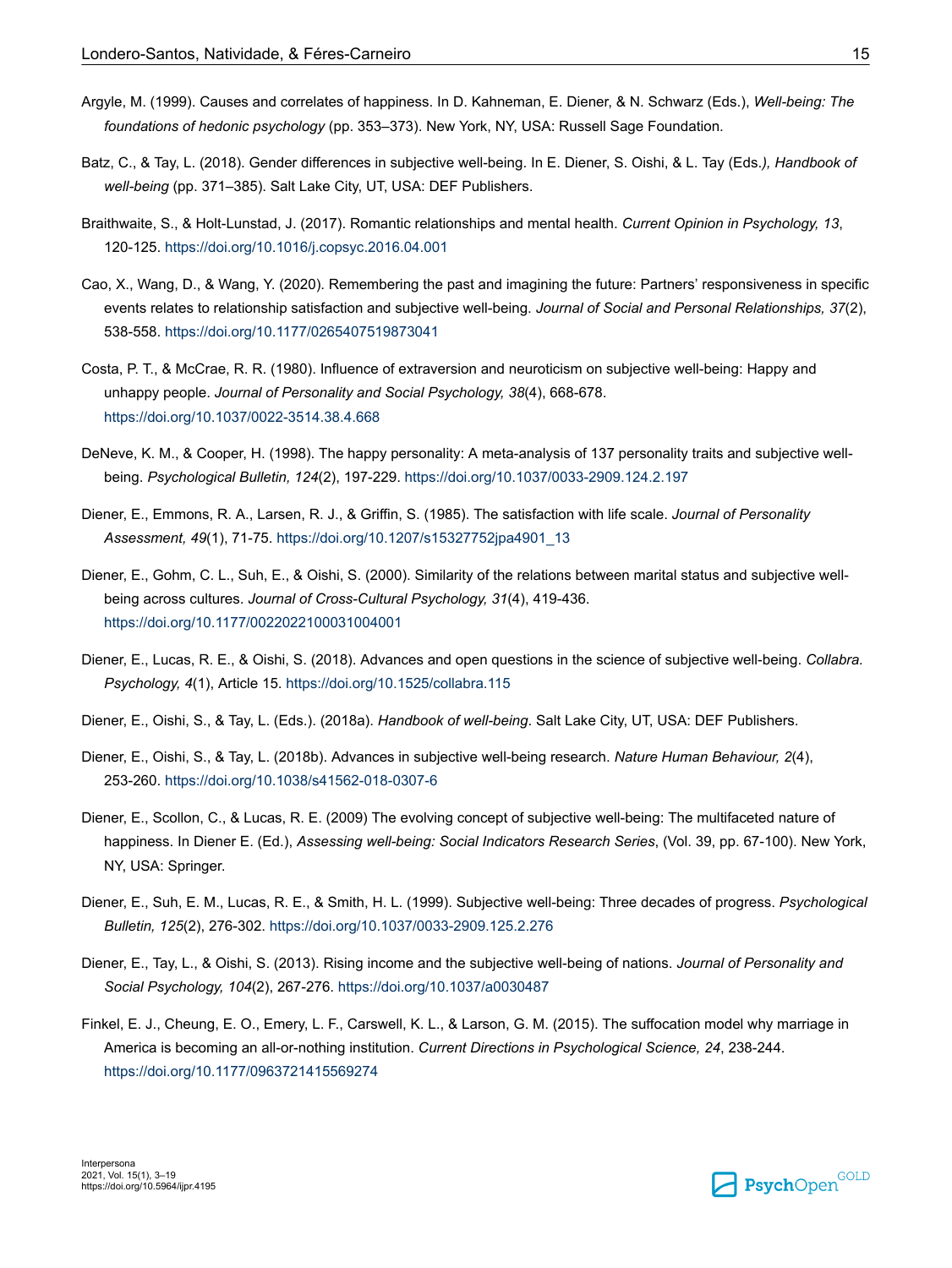- <span id="page-13-0"></span>Fleury, L. F. O., Gomes, A. M. T., Rocha, J. C. C., Formiga, N. S., Souza, M. M. T., Marques, S. C., & Bernardes, M. M. R. (2018). Religiosidade, estratégias de coping e satisfação com a vida: Verificação de um modelo de influência em estudantes universitários [Religiosity, coping strategies and satisfaction with life: Verifi- cation of a model of influence in university students]. *Revista Portuguesa de Enfermagem de Saúde Mental, 20*, 51-57. <https://doi.org/10.19131/rpesm.0226>
- González Gutiérrez, J. L., Jiménez, B. M., Hernández, E. G., & Puente, C. P. (2005). Personality and subjective well-being: Big five correlates and demographic variables. *Personality and Individual Differences, 38*(7), 1561-1569. <https://doi.org/10.1016/j.paid.2004.09.015>
- Headey, B., Veenhoven, R., & Wearing, A. (1991). Top-down versus bottom-up theories of subjective well-being. *Social Indicators Research, 24*(1), 81-100.<https://doi.org/10.1007/BF00292652>
- Hudson, N. W., Lucas, R. E., & Donnellan, M. B. (2020). The highs and lows of love: Romantic relationship quality moderates whether spending time with one's partner predicts gains or losses in well-being. *Personality and Social Psychology Bulletin, 46*(4), 572-589.<https://doi.org/10.1177/0146167219867960>
- Hutz, C. S., Zanon, C., & Bardagi, M. (2014). Satisfação de Vida. In C. S. Hutz (Ed.), *Avaliação em Psicologia Positiva*  (pp.43-48). Porto Alegre, Brazil: Artmed.
- Kamp Dush, C. M., & Amato, P. R. (2005). Consequences of relationship status and quality for subjective well-being. *Journal of Social and Personal Relationships, 22*(5), 607-627. <https://doi.org/10.1177/0265407505056438>
- Karney, B. R. (2015). Why marriages change over time. In M. Mikulincer, P. R. Shaver, J. A. Simpson, & J. F. Dovidio (Eds.), *APA handbook of personality and social psychology, Vol. 3 Interpersonal relations*, (pp. 557–579). Washington, D.C., WA, USA: American Psychological Association.
- Kim-Prieto, C., & Miller, L. (2018). Intersection of religion and subjective well-being. In E. Diener, S. Oishi, & L. Tay (Eds.), *Handbook of well-being* (pp. 402-410). Salt Lake City, UT, USA: DEF Publishers.
- Lansford, J. E. (2018). A lifespan perspective on subjective well-being. In E. Diener, S. Oishi, & L. Tay (Eds.), *Handbook of well-being,* (357–370). Salt Lake City, UT, USA: DEF Publishers.
- Larsen, R. J., & Ketelaar, T. (1991). Personality and susceptibility to positive and negative emotional states. *Journal of Personality and Social Psychology, 61*(1), 132-140.<https://doi.org/10.1037/0022-3514.61.1.132>
- Londero-Santos, A., Natividade, J. C., & Féres-Carneiro, T. (2021). Uma medida de satisfação com o relacionamento amoroso [A measure of relationship satisfaction]. *Avaliação Psicológica, 20*(1), 11-22. <https://doi.org/10.15689/ap.2021.2001.18901.02>
- Londero-Santos, A., Pereira Neto, J. C., & Natividade, J. C. (2017, October). *Satisfação conjugal e coping diádico como preditores do bem-estar subjetivo* [Marital satisfaction and dyadic coping as predictors of subjective well-being]. Poster session presented at 47ª Reunião Anual da Sociedade Brasileira de Psicologia, São Paulo, Brazil.
- Love, A. B., & Holder, M. D. (2016). Can romantic relationship quality mediate the relation between psychopathy and subjective well-being? *Journal of Happiness Studies, 17*(6), 2407-2429. <https://doi.org/10.1007/s10902-015-9700-2>
- Lucas, R. E. (2007). Adaptation and the set-point model of subjective well-being: Does happiness change after major life events? *Current Directions in Psychological Science, 16*(2), 75-79.<https://doi.org/10.1111/j.1467-8721.2007.00479.x>

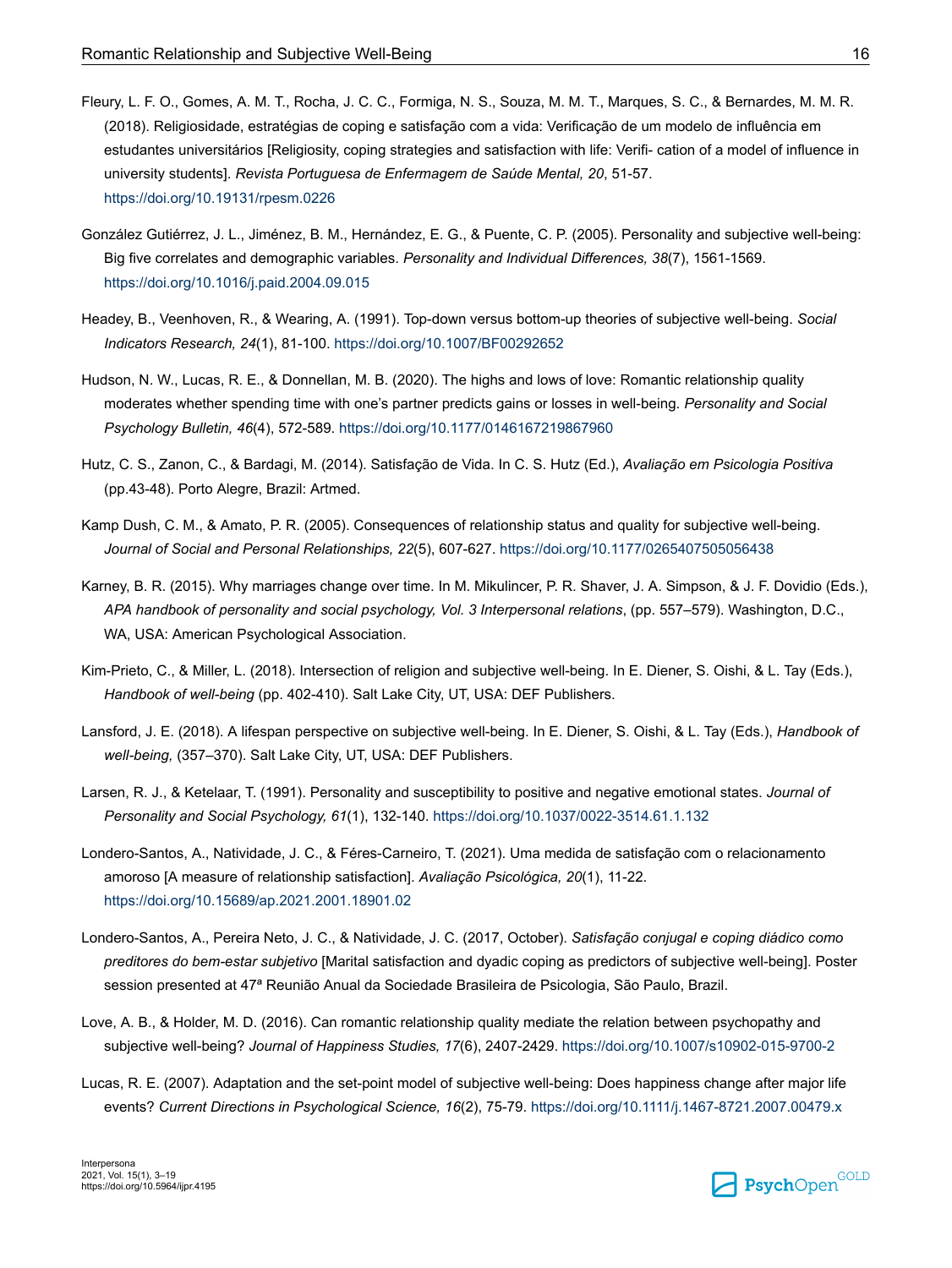- <span id="page-14-0"></span>Lucas, R. E. (2018). Exploring the associations between personality and subjective well-being. In E. Diener, S. Oishi, & L. Tay (Eds.), *Handbook of well-being* (pp. 246 – 259). Salt Lake City, UT, USA: DEF Publishers.
- Luhmann, M., Hofmann, W., Eid, M., & Lucas, R. E. (2012). Subjective well-being and adaptation to life events: A metaanalysis. *Journal of Personality and Social Psychology, 102*(3), 592-615. <https://doi.org/10.1037/a0025948>
- Malkoç, A. (2011). Big five personality traits and coping styles predict subjective wellbeing: A study with a Turkish sample. *Procedia: Social and Behavioral Sciences, 12*, 577-581. <https://doi.org/10.1016/j.sbspro.2011.02.070>
- Margelisch, K., Schneewind, K. A., Violette, J., & Perrig-Chiello, P. (2017). Marital stability, satisfaction and well-being in old age: variability and continuity in long-term continuously married older persons. *Aging & Mental Health, 21*(4), 389-398. <https://doi.org/10.1080/13607863.2015.1102197>
- Mogilner, C., Whillans, A., & Norton, M. I. (2018). Time, money, and subjective well-being. In E. Diener, S. Oishi, & L. Tay (Eds.), *Handbook of well-being* (pp. 504-519). Salt Lake City, UT, USA: DEF Publishers.
- Myers, D. G. (1999). Close relationships and quality of life. In D. Kahneman, E. Diener, & N. Schwarz (Eds.), *Well-being: The foundations of hedonic psychology* (pp. 374–391). New York, NY, USA: Russell Sage Foundation.
- Natividade, J. C., Barros, M. C., & Hutz, C. S. (2012). Influência da flexão de gênero dos adjetivos em instrumentos psicológicos em português [The influence of adjectives gender flexion in psychological instruments in portuguese]. *Avaliação Psicológica, 11*(2), 259-264.<https://doi.org/10.15448/1980-8623.2015.1.16901>
- Natividade, J. C., Carvalho, N. M., Londero-Santos, A., Carvalho, T. F., Santos, L. S., & Fagundes, L. S. (2019). Gratidão no Contexto Brasileiro: Mensuração e Relações com Personalidade e Bem-Estar [Gratitude in the Brazilian Context: Measurement and Relationship with Personality and Well-Being]. *Avaliação Psicológica, 18*(4), 400-410. <https://doi.org/10.15689/ap.2019.1804.18712.08>
- Natividade, J. C., & Hutz, C. S. (2015). Escala reduzida de descritores dos cinco grandes fatores de personalidade: prós e contras [Short form scale of descriptors of the Five Personality Factors: Pros and cons]. *PSICO, 46*(1), 79-89. <https://doi.org/10.15448/1980-8623.2015.1.16901>
- Nelson-Coffey, S. K. (2018). Married...with children: The science of well-being in marriage and family life. In E. Diener, S. Oishi, & L. Tay (Eds.), *Handbook of well-being* (pp. 410-424). Salt Lake City, UT, USA: DEF Publishers.
- Nes, R., & Roysamb, E. (2015). The heritability of subjective well-being: review and meta-analysis. In M. Pluess (Ed.), *Genetics of psychological well-being: The role of heritability and genetics in positive psychology* (pp.75-96). Oxford, United Kingdom: Oxford University Press.
- Newman, D. B., & Graham, J. (2018). Religion and well-being. In E. Diener, S. Oishi, & L. Tay (Eds.), *Handbook of wellbeing* (pp. 30–40). Salt Lake City, UT, USA: DEF Publishers.
- Noronha, A. P. P., Lamas, K. C. A., & Barros, M. V. C. (2016). Afetos e personalidade: suas relações em estudantes universitários [Affects and personality: Their relationships in college students]. *Psicologia: Teoria e Prática, 18*(2), 75-88. <https://doi.org/10.15348/1980-6906/psicologia.v18n2p75-88>
- Noronha, A. P. P., Martins, D. F., Campos, R. R. F., & Mansão, C. S. M. (2015). Relações entre afetos positivos e negativos e os cinco fatores de personalidade [Relationship between positive and negative affects and the big five]. *Estudos de Psicologia, 20*(2), 92-101.<https://doi.org/10.5935/1678-4669.20150011>

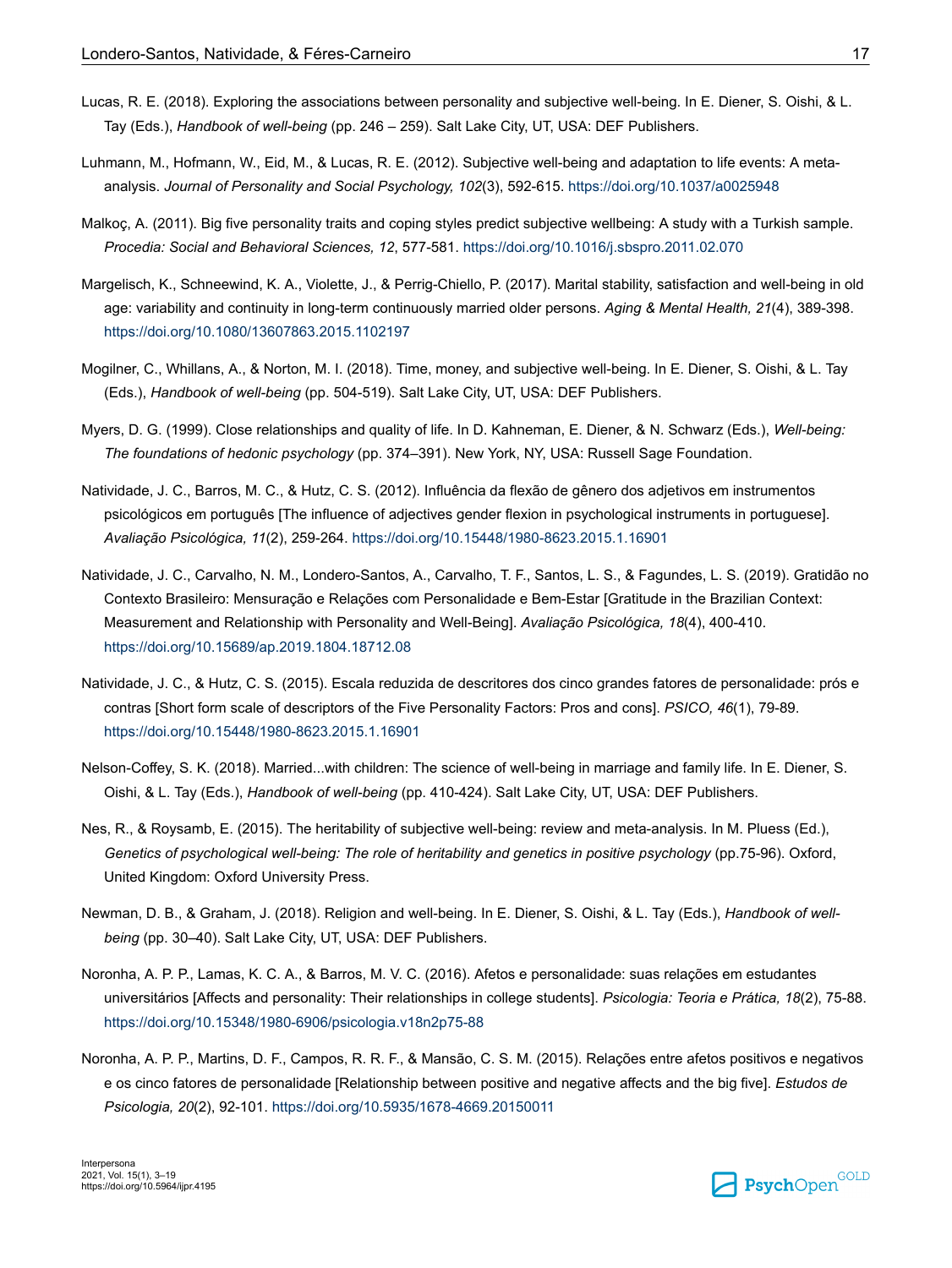- <span id="page-15-0"></span>Perelli-Harris, B., Hoherz, S., Lappegård, T., & Evans, A. (2019). Mind the "Happiness" gap: The relationship between cohabitation, marriage, and subjective well-being in the United Kingdom, Australia, Germany, and Norway. *Demography, 56*(4), 1219-1246.<https://doi.org/10.1007/s13524-019-00792-4>
- Proulx, C. M., Helms, H. M., & Buehler, C. (2007). Marital quality and personal well-being: A meta-analysis. *Journal of Marriage and the Family, 69*(3), 576-593. <https://doi.org/10.1111/j.1741-3737.2007.00393.x>
- Rhoades, G. K., Kamp Dush, C. M., Atkins, D. C., Stanley, S. M., & Markman, H. J. (2011). Breaking up is hard to do: The impact of unmarried relationship dissolution on mental health and life satisfaction. *Journal of Family Psychology, 25*(3), 366-374.<https://doi.org/10.1037/a0023627>
- Rusbult, C. E., Martz, O. J. M., & Agnew, C. R. (1998). The Investment Model Scale: Measuring commitment level, satisfaction level, quality of alternatives, and investment size. *Personal Relationships, 5*(4), 357-387. <https://doi.org/10.1111/j.1475-6811.1998.tb00177.x>
- Schimmack, U. (2008). The structure of subjective well-being. In M. Eid & R. J. Larsen (Eds.), *The science of subjective well-being* (pp. 97–123). New York, NY, USA: Guilford Press.
- Schwarz, N., & Strack, F. (1999). Reports of subjective well-being: Judgmental processes and their methodological implications. In D. Kahneman, E. Diener, & N. Schwarz (Eds.), *Well-being: The foundations of hedonic psychology* (pp. 61–84). New York, NY, USA: Russell Sage Foundation.
- Soto, C. J. (2015). Is happiness good for your personality? Concurrent and prospective relations of the big five with subjective well-being. *Journal of Personality, 83*(1), 45-55.<https://doi.org/10.1111/jopy.12081>
- Steptoe, A., Deaton, A., & Stone, A. A. (2015). Subjective well-being, health, and ageing. *Lancet, 385*(9968), 640-648. [https://doi.org/10.1016/S0140-6736\(13\)61489-0](https://doi.org/10.1016/S0140-6736(13)61489-0)
- Stevenson, B., & Wolfers, J. (2013). Subjective well-being and income Is There Any Evidence of Satiation? *The American Economic Review, 103*(3), 598-604.<https://doi.org/10.1257/aer.103.3.598>
- Stutzer, A., & Frey, B. S. (2006). Does marriage make people happy, or do happy people get married? *Journal of Socio-Economics, 35*(2), 326-347.<https://doi.org/10.1016/j.socec.2005.11.043>
- Suh, E. M., & Choi, S. (2018). Predictors of subjective well-being across cultures. In E. Diener, S. Oishi, & L. Tay (Eds.), *Handbook of well-being* (pp. 795–806). Salt Lake City, UT, USA: DEF Publishers.
- Tay, L., Li, M., Myers, D., & Diener, E. (2014). Religiosity and subjective well-being: An international perspective. In C. Kim-Prieto (Ed.), *Cross-cultural advancements in positive psychology: Vol. 9. Religion and spirituality across cultures* (pp. 163–175). Dordrecht, the Netherlands: Springer.
- Ventegodt, S., Flensborg-Madsen, T., Andersen, N. J., & Merrick, J. (2008). Which factors determine our quality of life, health and ability? Results from a Danish population sample and the Copenhagen Perinatal Cohort. *Journal of the College of Physicians and Surgeons--Pakistan, 18*(7), 445-450.
- Watson, D., & Clark, L. A. (1994). *The PANAS-X: Manual for the positive and negative affect schedule-expanded form*. Ames, IA, USA: The University of Iowa.